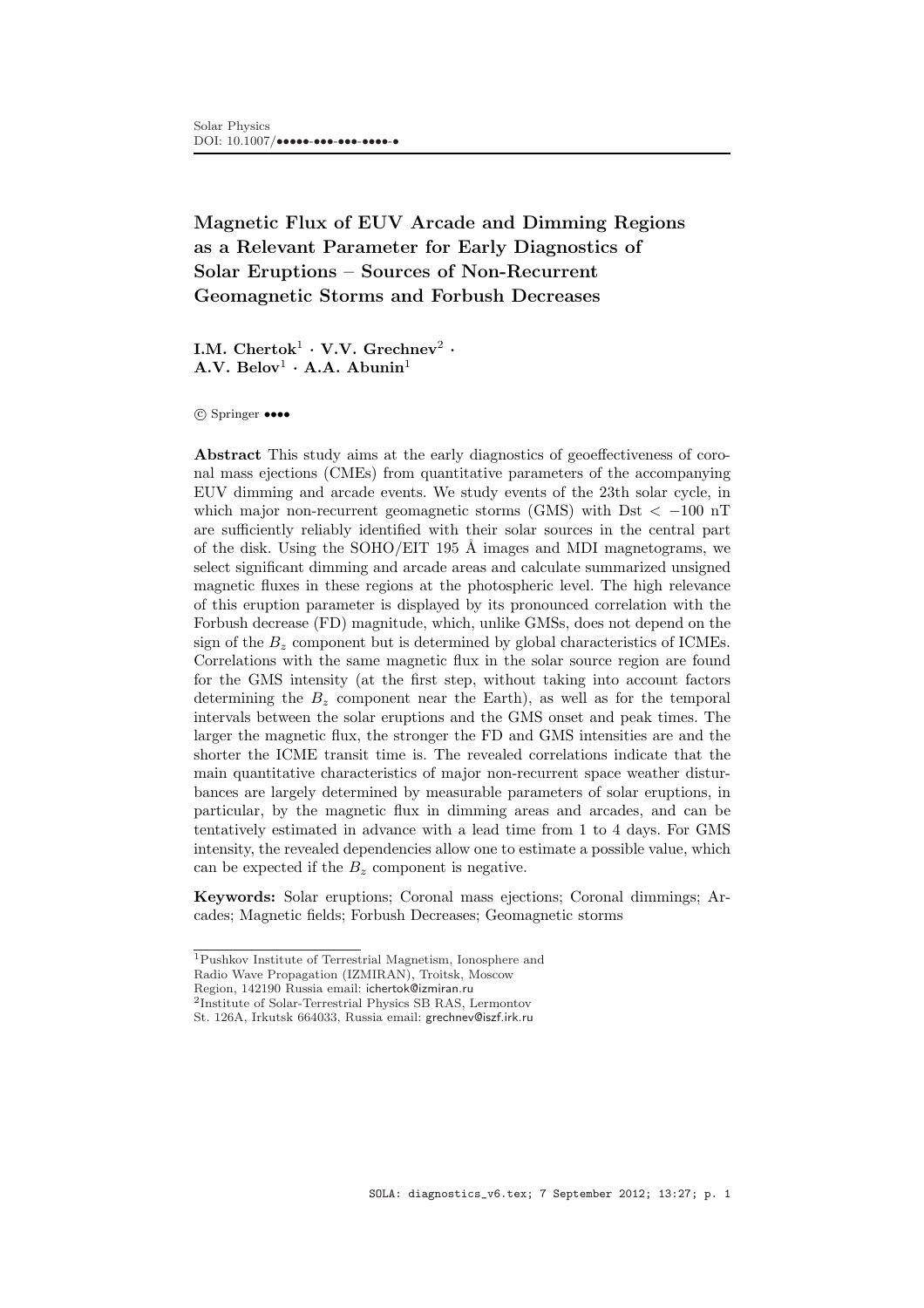#### 1. Introduction

Coronal mass ejections (CMEs) are the most grandiose manifestation of the solar activity in terms of their size, energy, and space weather effects  $(e.a., \text{Kunow } et)$ al., 2006; Gopalswamy, 2010; and references therein). They are connected with large-scale magnetic rearrangements in the solar atmosphere and expel a bulk of magnetized plasma into the interplanetary space. CMEs and their interplanetary counterparts ICMEs are prime drivers of the most severe non-recurrent space weather disturbances, in particular such important and strongly effective ones as major geomagnetic storms (GMSs) (Gosling, 1993; Bothmer and Zhukov, 2007; Gopalswamy, 2009). The latter occur when large and fast CMEs erupt mainly from the central region of the visible solar disk as a partial or full halo CME and the corresponding ICMEs bring to the Earth a sufficiently strong and prolonged southward (negative) magnetic field  $B<sub>z</sub>$  component either in the flux rope or in the sheath between the flux rope and the ICME-driven shock. Simultaneously the magnetized ICMEs deflect galactic cosmic rays entering the heliosphere and cause reduction of their intensity measured at the Earth and in the near-Earth space called non-recurrent Forbush decreases (FDs) (Cane, 2000; Belov, 2009; Richardson and Cane, 2011). There are also generally less intense recurrent GMSs and FDs caused by corotating interaction regions (CIRs) which are formed as a result of interaction between the fast solar wind from coronal holes and the preceding slow wind from closed magnetic structures (Richardson et al., 2006; Zhang et al., 2007a). We will concentrate below just on the nonrecurrent GMSs and FDs leaving the recurrent ones beyond the scope of our consideration.

# 1.1. Existing Diagnostic Methods

One of the most important tasks of the solar-terrestrial physics and space weather prediction is diagnostics of geoeffectiveness of CMEs, i.e., quantitative forecast of a possible non-recurrent GMSs and FDs from observed characteristics of the eruption that just occurred. Existing algorithms of such diagnostics are based in one way or another on the measurements of the CME speed and shape in the plane of the sky in the near-Sun region from the data of SOHO/LASCO (Brueckner et al., 1995). A number of direct empirical relations have been established between the projected or deprojected CME expansion speed and transit time, i.e., an interval between the moments of a CME eruption from the Sun and ICME arrival to 1 AU (Gopalswamy et al., 2001; Siscoe and Schwenn, 2006; Xie et al., 2006; Kim, Moon, and Cho, 2007; Gopalswamy and Xie, 2008; Michalek, Gopalswamy, and Yashiro, 2008). As for the GMS intensity, it strongly depends on the magnetic field strength and orientation in the corresponding ICME. The required presence of the southern  $B<sub>z</sub>$  component can be generally determined from the orientation of the magnetic field in the CME source region, from the shape (S or inverse S) of the pre-eruption X-ray sigmoid, from the orientation angle of elongated LASCO CME and post-eruption arcade, as well as from the local tilt of the coronal neutral line at 2.5 solar radii (Kang *et al.*, 2006; Song *et* al., 2006; Yurchyshyn and Tripathi, 2009).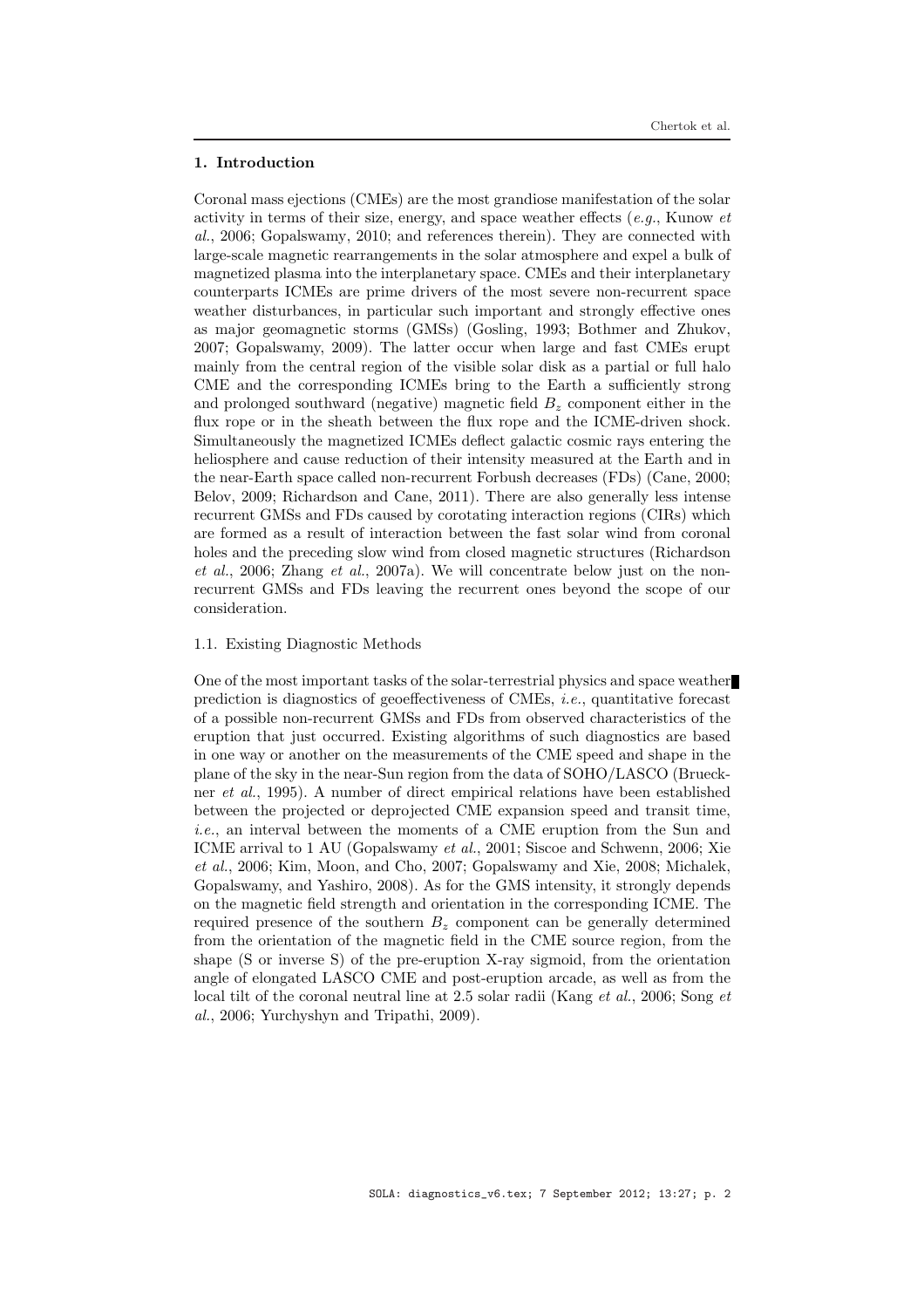In empirical algorithms for the forecast of the GMS intensity, the same near-Sun CME speeds are also used as one of the main input parameters. The corresponding algorithms are also combinations of several methods. For example, in the algorithm of Yurchyshyn, Wang, and Abramenko (2004) (see also Yurchyshyn, Hu, and Abramenko, 2005), the expected magnitude of the  $B_z$ component in ICMEs near the Earth is firstly estimated by established correlation with the projected CME speed, and then a statistically revealed relationship between  $B<sub>z</sub>$  and the Dst geomagnetic index is used. Recently Kim *et al.* (2010) presented empirical expressions for the Dst index calculated from the plane-ofthe-sky CME speed, direction parameter, and (heliographic) longitude for two CME groups depending on whether the magnetic fields are oriented southward or northward in their source regions.

In addition to the empirical/statistical tools, some analytical models and numerical MHD simulations have been developed particularly for forecasting of the ICME arrival time at 1 AU (e.g., Siscoe and Schwenn, 2006; Smith et al., 2009; Taktakishvili et al., 2009; Vršnak et al., 2010; and references therein). Again, the near-Sun CME characteristics and some additional data are used as input parameters in the models describing the ICME-driven shock propagation in the solar wind taking into account the 'aerodynamic' drag, interaction with CIRs, and other effects.

With the advent of the STEREO era (Kaiser et al., 2008) it has become possible to trace propagation of the Earth-directed CMEs in the corona and ICMEs in the interplanetary space from three vantage points simultaneously (with two STEREO and SOHO spacecraft) and to use stereoscopic methods for reconstruction of the 3D trajectory, angular width, and speed of the corresponding ICMEs (e.g., Liu et al., 2010; Lugaz et al., 2010; Wood et al., 2011). Valuable information about ICMEs and their geoefficiency is also obtained from multipoint interplanetary scintillation (IPS) radio measurements and observations with the *Solar Mass Ejection Imager* (Jackson *et al.*, 2004), especially in combination with the SOHO and twin-spacecraft STEREO data  $(e.g.,$  Jackson  $et al.,$ 2009; Webb et al., 2009; Manoharan, 2010). Nevertheless, diagnostics of CMEs from observations of their low-corona signatures remains a very urgent topic, because it can provide the earliest alert on geoeffectiveness of solar eruptions.

#### 1.2. Background for EUV/Magnetic Diagnostics

In this paper, we present a new approach to the early diagnostics of solar eruptions in which quantitative characteristics of such large-scale CME manifestations as dimming and formation of post-eruption (PE) arcades observed in the extreme ultraviolet (EUV) range are used as key parameters instead of the projected CME speed and shape. The idea of such an approach was proposed by Chertok and Grechnev (2006). The total (unsigned) magnetic flux of the longitudinal field at the photospheric level within the dimming and arcade areas is considered as a main quantitative parameter of eruptions. The magnetic flux of a CME can be possibly somewhat less than the whole magnetic flux in dimming and arcade regions (see, e.g., Gibson and Fan, 2008). However, such a total unsigned flux can actually serve as a measure of the erupting flux. For simplicity,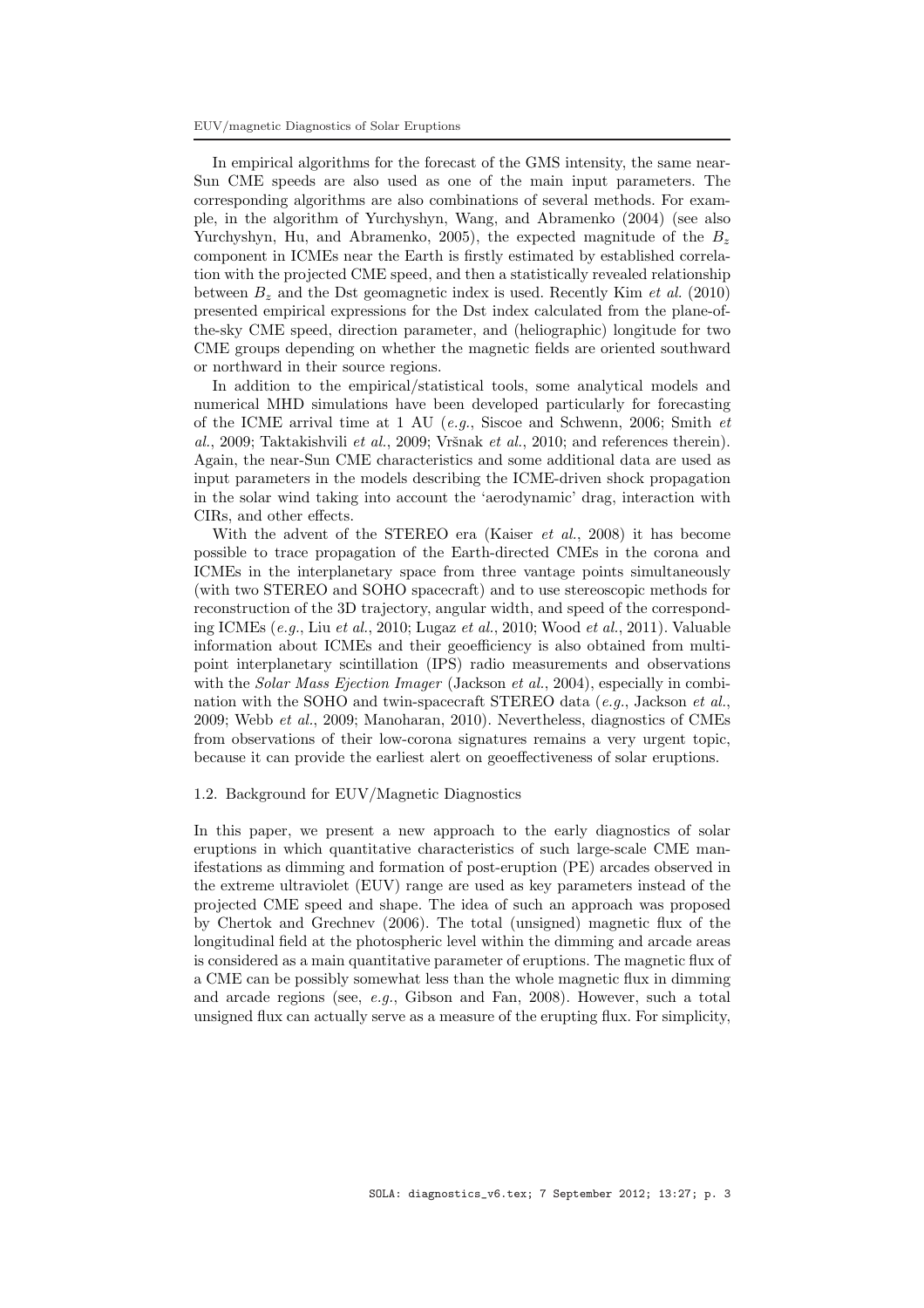we will call the total unsigned magnetic flux in dimming and arcade areas at the photospheric level the 'eruptive magnetic flux' or 'eruption parameter'.

Dimmings are CME-associated regions in which the EUV (and soft X-ray as well) brightness of coronal structures is temporarily reduced during an ejection and persists over many hours. Deep and extended core dimmings are formed near the center of an eruption, and additional remote dimmings can also be observed at a large part of the solar surface (Thompson et al., 1998; Hudson and Cliver, 2001; Harra et al., 2011). The deepest stationary long-lived dimmings adjacent to the eruption center are interpreted mainly as a result of plasma outflow from the footpoints of erupting and expanding CME flux ropes (Sterling and Hudson, 1997; Webb et al., 2000). It is noteworthy that, as near-the-limb eruptions reveal, the extent of the dimming area corresponds to the apparent angular size of the corresponding CME observed with white-light coronagraphs (Thompson et al., 2000).

Large-scale arcades of bright loops enlarging in size over time arise at the place of the main body of pre-eruption magnetic flux ropes ejected as CMEs (Kahler, 1977; Sterling et al., 2000; Hudson and Cliver, 2001; Tripathi, Bothmer, and Cremades, 2004). Such arcades with extended emitting ribbons in their bases are formed in active regions above magnetic neutral lines under erupting magnetic flux ropes, which then develop into CMEs. While the core dimmings correspond to footpoints of the erupted flux ropes, the PE arcades can be considered as counterparts of the central flaring part of these flux ropes. As a whole, dimmings and PE arcades visualize structures and areas involved in the process of the CME eruption. This gives reasons to expect that their quantitative parameters, in particular magnetic fluxes, can be relevant and promising for early quantitative evaluations of geoeffectiveness of the corresponding ICMEs.

Figure 1 shows the dimmings and PE arcades accompanying the eruptions which were the sources of the strongest GMSs of the solar cycle 23, as they look like in the derotated difference images of the EUV telescope SOHO/EIT (Delaboudinière et al., 1995) in the 195 Å channel. This figure illustrates that large eruptions can be global in nature and probably involve octopus-like bundles of magnetic ropes anchored in several interconnected active regions (Chertok and Grechnev, 2005; Zhang et al., 2007c; Zhukov and Veselovsky, 2007).

Until now in the space weather aspect, the qualitative information about dimmings and arcades was mainly used as a tool for identification of frontside CMEs originating in eruptions on the visible solar disk and to distinguish them from backside halo CMEs (Zhukov, 2005). Further, the majority of full and partial halo CMEs are elongated in the direction of the axial field of the PE arcades that can give an indication in advance about the sign of the  $B<sub>z</sub>$  component in the associated ICMEs near the Earth (Yurchyshyn and Tripathi, 2009). As for quantitative parameters, there are some studies in which the photospheric magnetic flux in dimming regions was calculated for limited samples of events and compared with the model magnetic flux in ICMEs, particularly in their magnetic cloud variety, computed from *in situ* measurements at 1 AU (see Dèmoulin, 2008; Mandrini et al., 2009 for a review).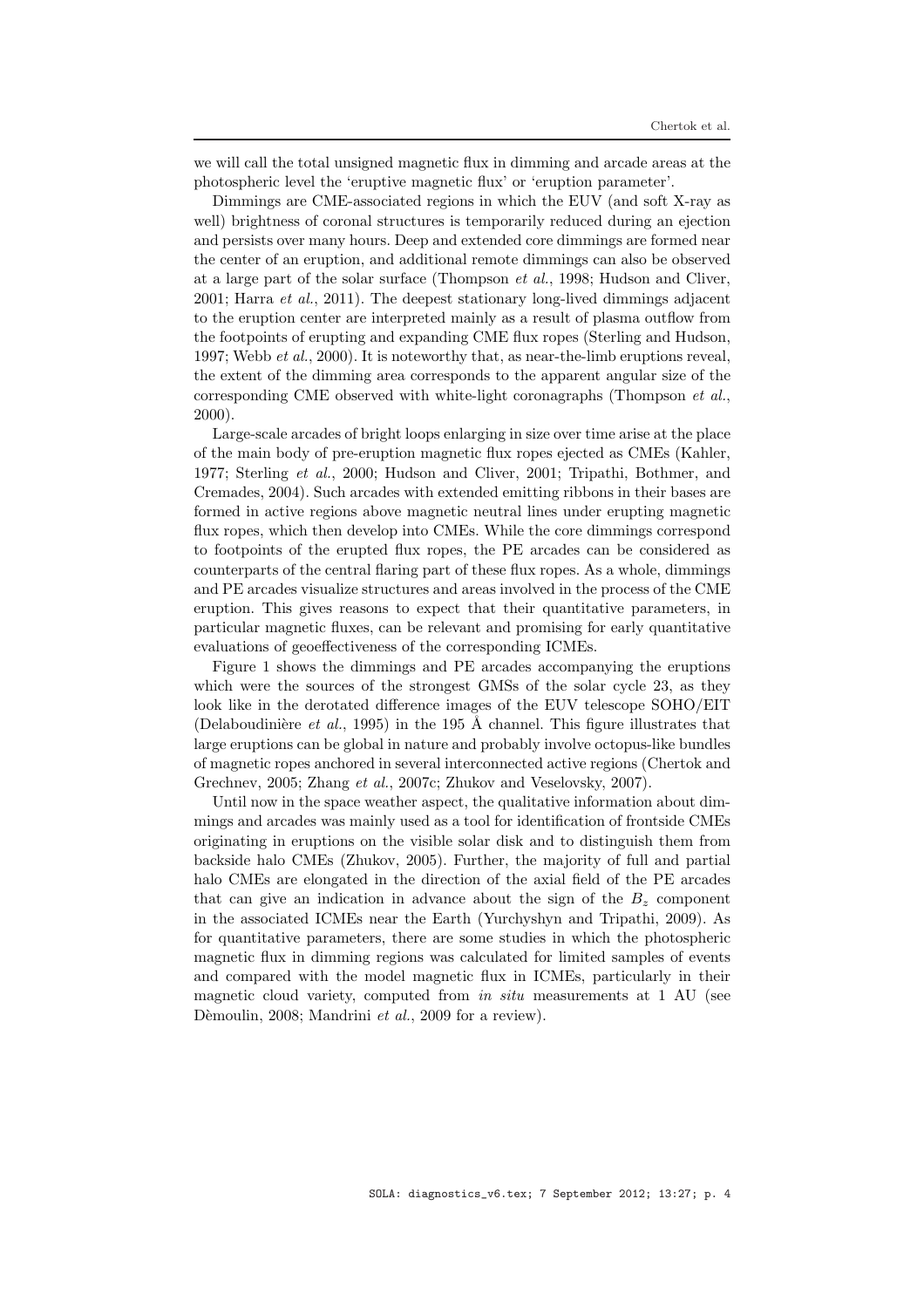EUV/magnetic Diagnostics of Solar Eruptions



Figure 1. Dark dimmings and bright post-eruption arcades in solar sources of the severest GMSs over the solar cycle 23 in SOHO/EIT 195 Å fixed-base difference images. The Dst of the strongest disturbances and the dates and time of their registration are specified in the upper right corner of each panel. The dates and time of EIT images subjected to the subtraction are specified at the bottom of each panel.

# 1.3. Outline

The main points of our approach and their presentation in this paper are as follows:

• The eruptions from the central zone of the disk occurring throughout the solar cycle 23 responsible for major non-recurrent GMSs of the disturbance storm time index Dst  $<-100$  nT, are considered.

The photospheric magnetic fluxes not only in dimming, but also in PE arcades are considered. This is in agreement with the conclusion of Mandrini et al. (2007) and Qiu et al. (2007) that the magnetic flux in the dimming area only is not sufficient to account for the observed ICME flux. The data and selection method of the dimming and arcade areas as well as the computation procedure of the summarized unsigned magnetic flux within them as a measure of the ejected CME flux are described in Section 2.

- Bearing in mind the forecast as a result of the analysis, the eruptive fluxes are correlated directly with the magnitude of FDs, intensity of GMSs and transit times, omitting comparison with the ICME parameters near the Earth.
- To test the efficiency of our approach, it is reasonable to begin with a correlation between eruptive magnetic fluxes and FD magnitudes (Section 3.1) since the intensity of GMSs strongly depends on the  $B<sub>z</sub>$  component in a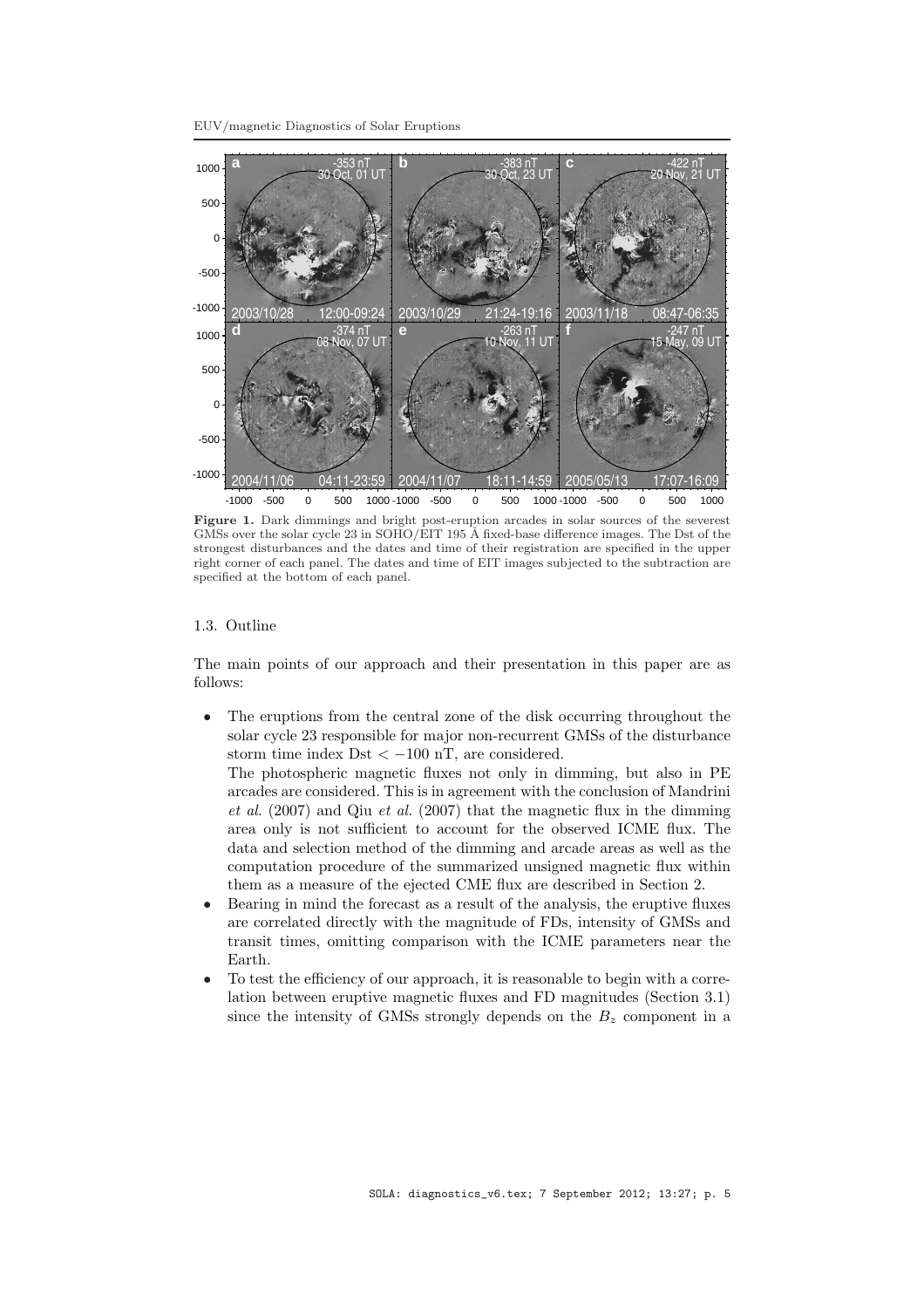relatively local ICME part interacting directly with the Earth's magnetosphere, while the FD magnitude does not depend on  $B<sub>z</sub>$  and is determined by the magnetic field strength in a global ICME, as well as by its speed and sizes  $(e.g., Belov, 2009).$ 

- Positive results obtained for FDs show relevance of the eruptive flux as a diagnostic parameter and encourage its similar comparison with intensity of GMSs, while without taking into account factors determining the  $B_z$ component (Section 3.2).
- The analysis shows that not only the magnitudes of FD and GMS are closely related to the eruptive magnetic flux, but that the latter largely determines also the times of ICME propagation from the Sun to the Earth (Section 3.3). This is true for two transit times that we consider, both of which are measured from the eruption moment at the Sun: (a) the onset transit time, i.e., an interval until the interplanetary disturbance arrival at the Earth, and  $(b)$  the peak transit time, *i.e.*, an interval until the GMS peak.
- Summary and discussion, including some results of the testing of the obtained tentative relations by their application to actual data of 2010 and directions of the relevant further investigations, are given in Section 4.

Some preliminary results concerning FDs and the ICME onset transit time were published in a brief paper of Chertok, Belov, and Grechnev (2011).

# 2. Data and Technique

# 2.1. Events

Our analysis is based on the catalog of major GMSs prepared by the Living with a Star (LWS) Coordinated Data Analysis Workshop (CDAW; Zhang *et* al. 2007a, 2007b). The catalog contains data on the most intense GMSs with a minimum Dst  $\lt$  -100 nT that occurred during 1996-2005 including data on their solar and interplanetary sources. Additionally, we took into account the revised and updated ICME list of cycle 23 compiled by Richardson and Cane (2010) and containing information on their probable solar sources, basic properties, and geomagnetic effects.

In the CDAW catalog (Zhang *et al.*, 2007a), all events are classified into three types depending on the character of GMS, its interplanetary drivers, and solar sources: (a) S-type, in which the separate storm is associated with a single ICME and a single eruption (CME) at the Sun; (b) M-type, in which the compound storm is associated with multiple, complex, probably interacting ICMEs arising from multiple solar eruptions and CMEs; (c) C-type, in which GMSs are associated with the solar wind CIRs caused by high-speed streams from coronal holes. Three confidence levels of the GMS identification with solar sources are distinguished: the highest confidence level 1 means a clear unambiguous identification with a concrete source at the Sun; the less confidence level 2 denotes a less reliable but probable identification with more than one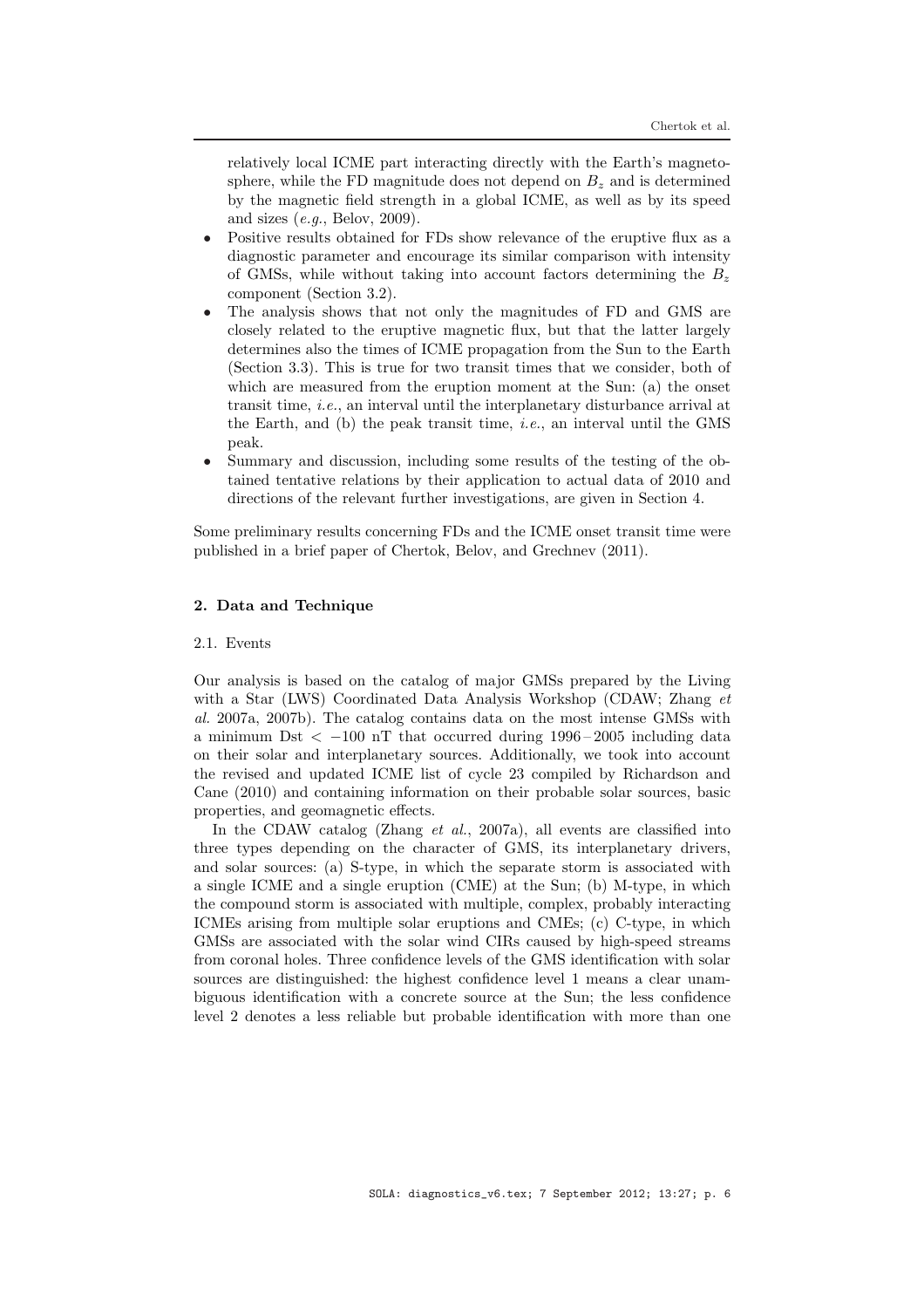source; the low confidence level 3 belongs to an ambiguous identification and problematic events. M-type GMSs automatically fall into levels 2 or 3 because of their intrinsic complexity. For M-type GMSs, in the cases where this was possible, we extracted the strongest decrease of the Dst index, and the most powerful solar eruption (producing a strongest flare and most energetic CME) identified according to the corresponding dimming events and PE arcades that occurred at a suitable time was considered as its most probable source with an ambiguous identification level. For such events only these eruptions are presented in our Table 1 (see below). In Table 1 and in the text to follow, the date is expressed for simplicity as year/month/day.

We only deal with non-recurrent GMSs of types S and M initiated by sporadic solar eruptions and CMEs. Therefore, C-type events associated with coronal holes are omitted entirely. Moreover, to minimize the projection effect on the dimming and arcade parameters, we considered GMSs identified with eruptions which occurred in the central zone of the visible solar hemisphere within  $\pm 45^{\circ}$ from the disk center. It would be more reasonable to use the  $\pm 30^\circ$  limit (Wang et al., 2002), but in this case the number of analyzed events were significantly reduced. Several non-recurrent and intense GMS events, including those from central solar sources, were removed from our consideration due to data gaps either of the whole SOHO spacecraft (CDAW storm No. 6, 1997/11/23; No. 11, 1998/08/06; No. 13, 1998/08/27; No. 14, 1998/09/25; No. 20, 1999/02/18; and No. 23, 1999/11/13) or the absence of EIT images (No. 47, 2001/11/06; No. 72, 2004/04/04; and No. 85, 2005/06/12), or the absence of the SOHO/MDI (Scherrer *et al.*, 1995) magnetograms (No. 15, 1998/10/19)<sup>1</sup>. Of course, we did not analyze GMSs whose solar source is unknown, for example such as CDAW storm No. 2, 1997/04/22; No. 7, 1998/02/18; No. 28, 2000/08/11; No. 31, 2000/10/05; No. 40, 2001/04/22; and No. 58, 2002/10/01.

In the course of consideration, we carried out verification and some corrections of the CDAW identification of GMSs with corresponding solar eruptions paying particular attention to the characteristics of appropriate dimmings and PE arcades and taking into account the data base created in IZMIRAN (Belov, 2009), the online SOHO/LASCO CME catalog (http://cdaw.gsfc.nasa.gov/CME list/; Yashiro et al., 2004), as well as all accessible solar and solar-terrestrial data acquired by ground-based and space-borne observatories.In particular, several Stype events from the CDAW catalog with a 'source unknown' classification were reconsidered and suitable sources of the identification level 2 were determined for these events:

• For example, for the S-type storm  $No. 34$  (2000/11/06) the 'source unknown' proposition concerns a flare only. However, there was a suitable major halo CME observed on  $200/11/03$  after  $18:26<sup>2</sup>$  that was accompanied by a large PE arcade and noticeable dimmings near the solar disk center.

<sup>&</sup>lt;sup>1</sup>Here and afterwards the GMS events are numbered according to the CDAW catalog (Zhang et al. 2007a, 2007b)

<sup>2</sup>All times hereafter are UT.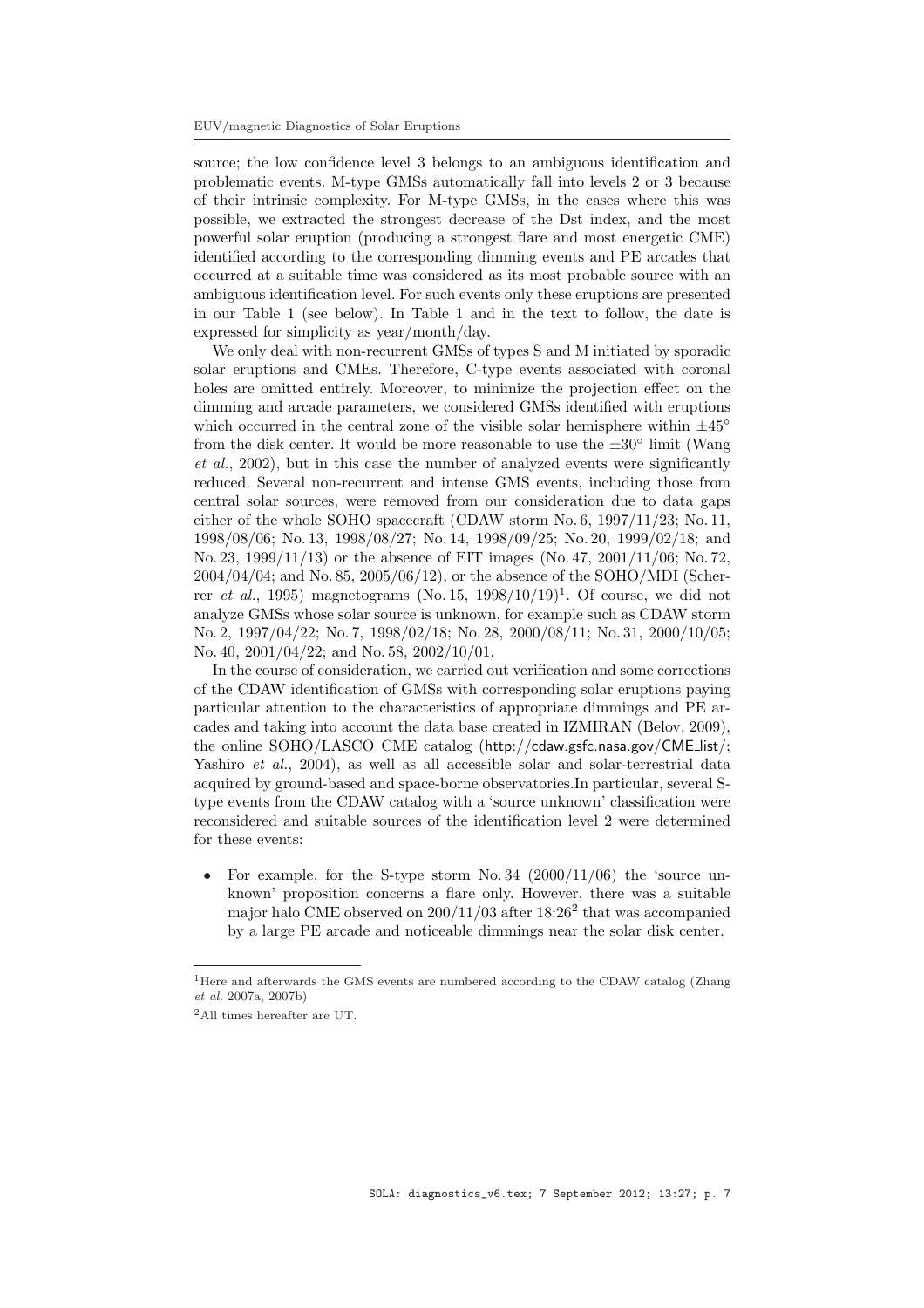- Another S-type GMS No. 36 (2001/03/20) of this kind was certainly caused by eruptions from the central active region (AR) 9373 and its surroundings on 2001/03/15 and 2001/03/16. Judging by surface activities visible in the EIT images, the eruption of 2001/03/15, 21:00 was accompanied by large dimmings and PE arcade and could give the main contribution to this GMS.
- Similarly, for the S-type GMS No. 76 (2004/08/30) instead of the unknown source we accept a filament eruption of 2004/08/26, 12:00 near AR 10664 (S11W38) with apparent EIT signatures and a large, slowly accelerating CME as a probable source.

Among our other refinements of the CDAW catalog, the following ones should be also mentioned:

- We merged two storms No. 16 (1998/11/08) and No. 17 (1998/11/09) in the catalog into one event (No. 17) of the identification level 1, because this disturbance was caused by different parts of a single ICME resulting mainly from the solar eruption on 1998/11/05, 19:55.
- The catalog unambiguously associates the single GMS No. 24  $(2000/02/12)$ with a central eruption and a halo CME of  $2000/02/10$ , 02:30. However, another much more powerful eruption with a spectacular halo CME, large dimmings, and PE arcade occurred on 2000/02/09, 20:00 in AR 8853 (S17W40). For this reason, the eruption of 2000/02/09 is considered as a basic source of the storm with the identification level 1.
- In the catalog, a strong halo CME of  $2003/08/14$ ,  $20:06$  is indicated as a possible source of the single GMS 66 (2003/08/18) but with the identification level 2 because dimmings were not detected in the central part of the disk in connection with this CME. Our processing of EIT data revealed that not only significant dimmings but also a PE arcade near AR 10431 accompanied this CME. Consequently, the identification level can be raised to 1.
- According to the catalog, the S-type GMS No. 74  $(2004/07/25)$  is identified unambiguously with an eruption of  $2004/07/22$  at  $\approx 08:30$ . Meanwhile, judging by parameters of the dimming and PE arcade, a more powerful central trans-equatorial eruption occurred on this day at 22:58. Therefore, it is reasonable to consider the later eruption as a probable source of this storm with the confidence level 2.
- The catalog indicates that the great GMS No. 77 ( $2004/11/08$ ) was probably caused by two solar eruptions of 2004/11/04 accompanied by CMEs and the C6.3 and M5.4 flares, which peaked at 09:05 and 22:29. In our opinion, the main contribution to this storm, including its sudden commencement on 2004/11/07, 18:27, was provided by a more powerful eruption of 2004/11/06 with a halo CME and M9.3 flare at 00:34. On the other hand, another powerful eruption of  $2004/11/07$  associated with a halo CME and X2.0 flare at 16:06 is considered by us as a main source of the subsequent great GMS No. 78 (2004/11/10). Bearing in mind the discrepancies with the CDAW catalog, these two events are classified further as multiple storms with confidence level 2 of the source identification.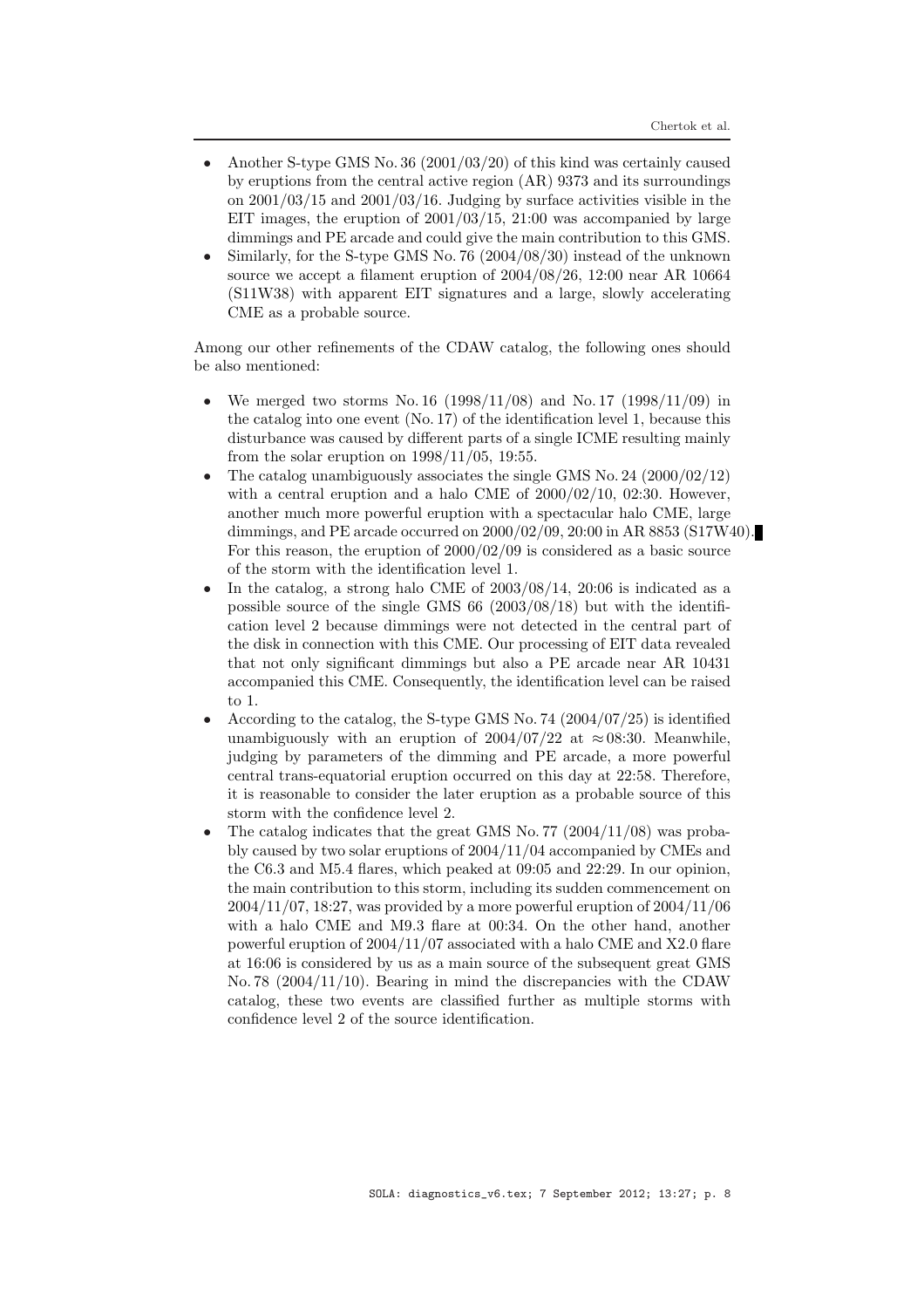- For the multiple event No. 79 (2005/01/18), the catalog refers to two eruptions of 2005/01/15 as probable sources. It seems more probable that these and some earlier eruptions were responsible for the initial GMS disturbances starting on  $2005/01/15$ , but the main Dst decrease on  $2005/01/18$  most likely was caused by a powerful eruption of 2005/01/17, 09:52 characterized by one of the fastest CME as well as by large dimmings and arcade.
- The catalog classifies GMS No. 81 (2005/05/08) as a coronal hole (CIR) associated one. Meanwhile, a spectacular large-scale eruption, which occurred on  $2005/05/06$  at  $\approx 17:00$  around AR 0758 (S09E28) and was accompanied by a fast halo CME and a C8.5 long-duration flare, can be considered as a probable source of this storm with the confidence level 2.

It is important that reconsideration of all the events listed in the two last paragraphs resulted in reasonable transit times of the corresponding ICMEs to the Earth (see Section 3.3). To encompass the whole cycle 23, two strong GMSs with Dst <  $-100$  nT on 2006/04/14 and 2006/12/15 should be mentioned. The first storm was excluded from our analysis because its solar source is unknown, and the second one was added into our Table 1 as event 90.

Among non-recurrent GMSs, we discriminate events initiated by eruptions occurring in ARs and events associated with filament eruptions outside ARs (the latter are marked in the CDAW catalog with a note 'QS', i.e., a quiet-Sun region). The reasons are that these two categories of eruptions differ significantly in characteristics of accompanying dimmings and PE arcades, properties of CMEs/ICMEs, and intensity of GMSs and FDs, which they cause (see,  $e.g.,$ Svestka, 2001; Chertok, Grechnev, and Uralov, 2009; Gopalswamy, 2009). For brevity we refer them to as AR events and non-AR events, respectively.

#### 2.2. Analyzed Parameters

As a measure of the GMS intensity, we use the minimum final hourly Dst index for all events of 1997 – 2006 (http://wdc.kugi.kyoto-u.ac.jp/dstdir/index.html). In the CDAW catalog for events of 2004 – 2006 the provisional Dst values were used. Now in events No. 73 (2004/07/23) and No. 83 (2005/05/20) the absolute value of the final Dst index is slightly less than 100 nT. Nevertheless, these two single events are kept in our set because they have the highest identification level S1.

As for a FD characteristic, its maximum magnitude is adopted which corresponds to a cosmic ray rigidity of 10 GV and is determined from data of the world network of neutron monitors using the global survey method (Krymskii et al., 1981; Belov et al., 2005). In some complex events, a secondary significant FD was observed against the strong background of the descending phase of a previous strong FD. This occurred, for example, in the CDAW paired events No. 50 and No. 51  $(2002/04/18 - 20)$  and No. 67 and No. 68  $(2003/10/30)$ . In such cases, we considered and included in Table 1 the magnitude of the first FD only, because the true value of the secondary FD is difficult to determine due to several factors influencing in this complex situation the measured cosmic ray intensity.

In considering the temporal parameters of GMSs, the peak time of the corresponding soft X-ray flare (see http://www.swpc.noaa.gov/ftpmenu/warehouse.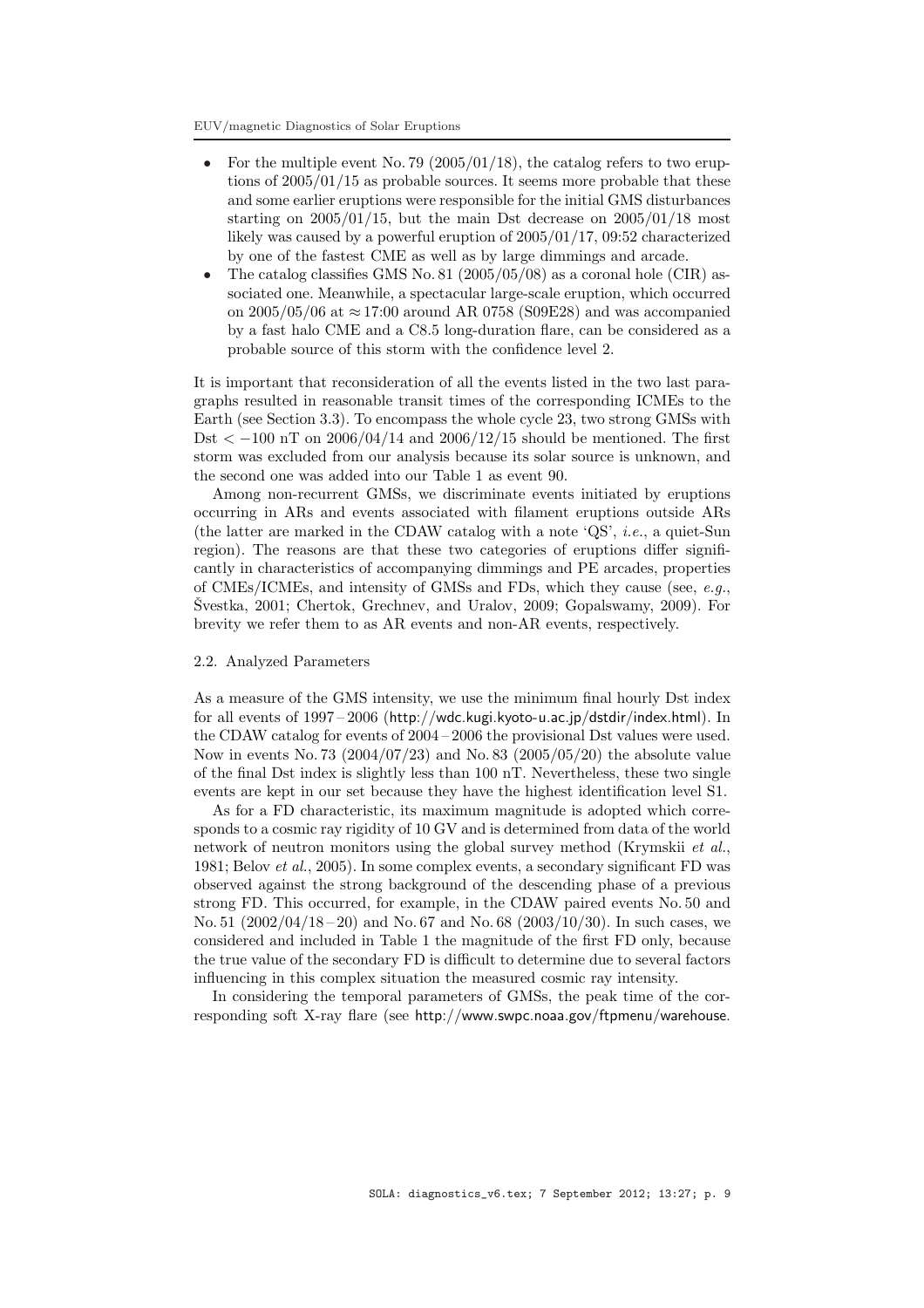html) was taken as an eruption time at the Sun. For a couple of events initiated by filament eruptions outside ARs that were not accompanied by a noticeable soft X-ray flare, the eruption time was taken to be equal to the peak emission time of a PE arcade visible in EIT 195  $\AA$  images, as described below.

In this study, we analyze two transit times, which adequately characterize GMSs and are important for their forecasting. The onset transit time  $(\Delta T_0)$  is defined as an interval between the eruption time (the peak time of an associated soft X-ray burst) and the arrival time of the corresponding interplanetary disturbance (shock wave) to the Earth which is indicated particularly by the geomagnetic storm sudden commencement (SSC) (ftp://ftp.ngdc.noaa.gov/STP/ SOLAR\_DATA/SUDDEN\_COMMENCEMENTS/STORM2.SSC). The peak transit time  $(\Delta T_p)$  is calculated as an interval between the same eruption time and the moment of the minimum hourly Dst index for the given GMS.

To evaluate parameters of dimmings and arcades, we analyzed solar images obtained in the 195 Å channel of SOHO/EIT (dominating line is Fexii, characteristic temperature is 1.3 MK). The corresponding FITS files were downloaded from the EIT catalog (http://umbra.nascom.nasa.gov/eit/eit-catalog.html).

In patrol CME watch observations, the  $195 \text{ Å}$  images were obtained usually with an imaging interval of 12 min. For the present analysis, the solar rotation in the analyzed images was compensated, and then the same fixed image before an eruption was subtracted from each subsequent ones to obtain fixed-base images (Chertok and Grechnev, 2005). In most cases, a  $3-4$  h interval from the eruption onset time was considered, *i.e.*, a set of  $15-20$  images was analyzed. During this time, the main dimmings and arcades are already fully formed, but some minor irrelevant evolutionary darkenings or brightenings appear on the solar disk in this way.

Sometimes EIT observations with a 12-min imaging interval were carried out in the  $304 \text{ Å}$  channel instead of the  $195 \text{ Å}$  channel. In this situation, when it was possible, we formed difference images and evaluated parameters of dimmings and arcades by using two or three suitable  $195 \text{ Å}$  images obtained with a 6-h interval. This was done, for example, for solar eruptions corresponding to the CDAW events No. 41 (eruption of  $2001/08/14$ , 12:40), No. 63 (double eruption of 2003/05/27, 23:07 and 2003/05/28, 00:27), and No. 84 (eruption of 2005/05/26, 14:20).

Data processing was carried out with IDL employing SolarSoftware generalpurpose and instrument-specific routines as well as a library and special software developed by the authors for the present task. The whole package allows us to perform all necessary procedures: calibrations of raw FITS files; compensation of the solar rotation and subtraction of images; extraction of dimmings and PE arcade which develop due to an analyzed CME; computation of areas and total intensity within the dimming and arcade regions according to chosen criteria; overlay of resulting images of the dimmings and arcades with SOHO/MDI magnetograms and calculation of the photospheric magnetic fluxes within these structures. In the course of the analysis, thresholds of relative changes of brightness were determined, which were optimal for evaluation of parameters of the dimmings and arcades. Relative rather than absolute thresholds were chosen for several reasons. Just the relative thresholds allow us to take into account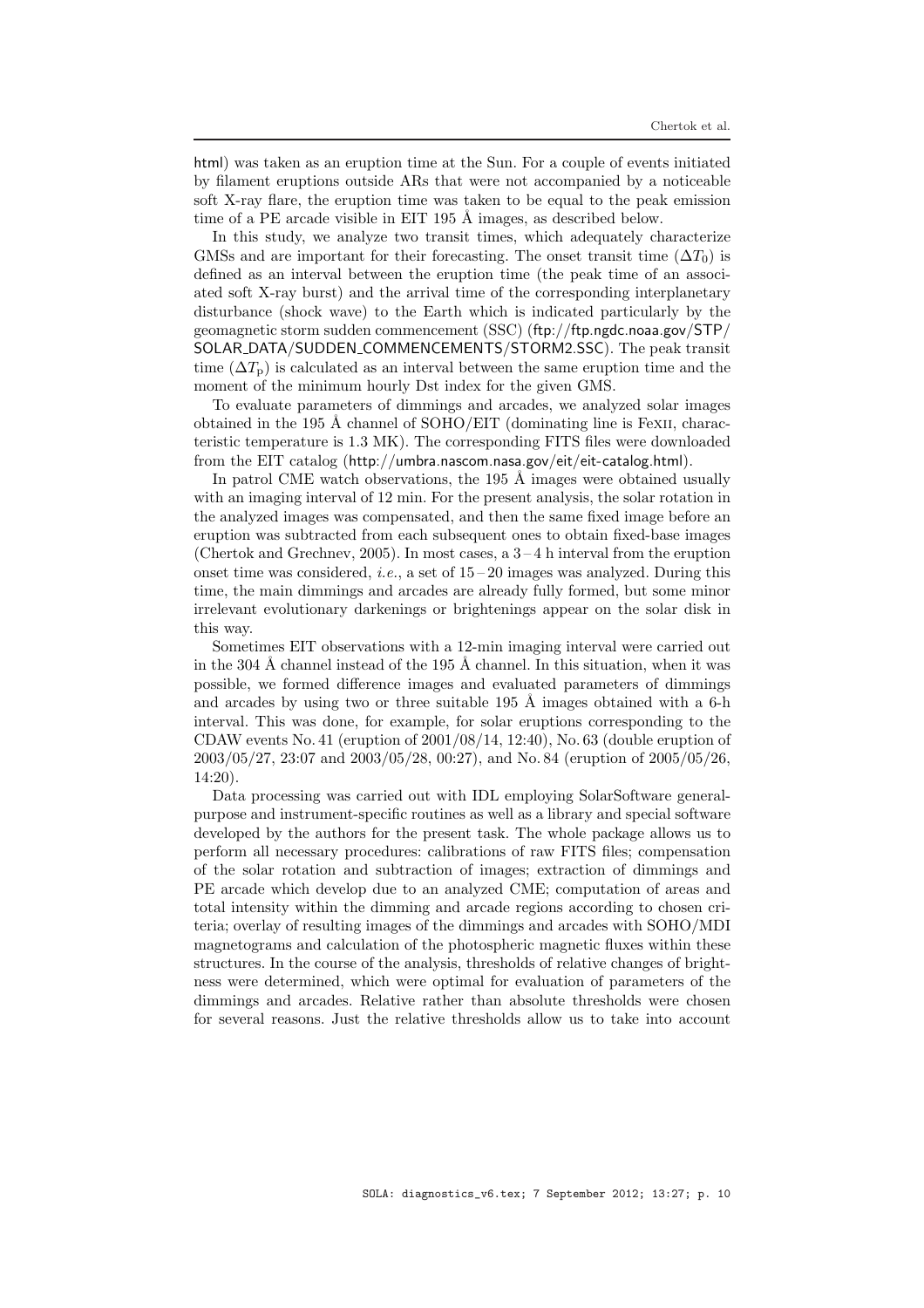significant dimmings in structures, whose brightness was small before an eruption. It is also possible to reduce the influence of temporal variations of the EIT detector characteristics as well as changes in the calibration procedures. Finally, relative thresholds make it possible in future to apply the quantitative results of the present analysis to data from other EUV telescopes, in particular, the Atmospheric Imaging Assembly (AIA; Lemen *et al.*, 2012) on board the *Solar* Dynamic Observatory (SDO).

Parameters of dimming were computed from the so-called 'portrait', which shows in a single image all dimmings appearing all over the event. The 'dimming portrait' is formed as a maximum depth of the depression  $(i.e.,$  the minimum brightness) in each pixel over the whole fixed-base difference set (see Chertok and Grechnev, 2005). The analysis showed that the brightness depression of more than 40% was an optimal criterion for extraction of relevant significant dimmings. At this threshold, shallow, short-lived, widespread, diffuse dimmings, particularly associated with coronal waves, are not caught, whereas main core dimmings adjoining to the eruption center and other deep dimmings are displayed. At lower threshold values, many remote evolutionary dimmings not related to the eruption under consideration appear in difference images, while at larger thresholds, some significant dimmings located near the eruption center and obviously related to the eruption can be missed.

For PE arcades, a criterion turned out to be appropriate which extracted an area around the eruption center where the brightness in the  $195 \text{ Å}$  channel exceeded 5% of the maximum one. As has been known, the area of a PE arcade increases with time. Therefore, to avoid ambiguity, extraction of a PE arcade was performed in an image temporally close to the maximum of the EUV flux from the selected area. Usually this time is close to the peak time of a corresponding GOES soft X-ray flare or somewhat later. In particular, for events related to filament eruptions outside ARs, the area of the arcade was calculated at the peak time of the soft X-ray emission. In events associated with large eruptions occurring in ARs and accompanied by very intense flares, for example, such as Xclass ones, a strong scattered light and a long-duration bright, wide saturation streak crossing the eruption center appear in EIT images. In such cases, the nearest frame after disappearance of the distortion was taken for extraction of the PE arcade and measurement of its parameters.

A total (unsigned) magnetic flux within dimming areas and PE arcades is the most comprehensive and suitable parameter for the analysis, because the intensity of GMSs and FDs as well as the transit times (as will be shown below) are largely determined by the magnetic characteristics of CMEs/ICMEs and their solar sources. This parameter is evaluated within the contours of dimmings and arcades determined according to the above quantitative criteria, and thus, in fact, also takes into account their area and intensity. In the present study for each event, the line-of-sight magnetic field at the photospheric level is calculated from SOHO/MDI level 1.8 magnetograms recalibrated in December 2008 (http://soi.stanford.edu/magnetic/index5.html). The magnetograms were routinely produced with an interval of 96 min. We rebinned the magnetograms as well as EIT images to  $512 \times 512$  pixels (with averaging) and resized the magnetograms to the resulting pixel size of EIT. These procedures serve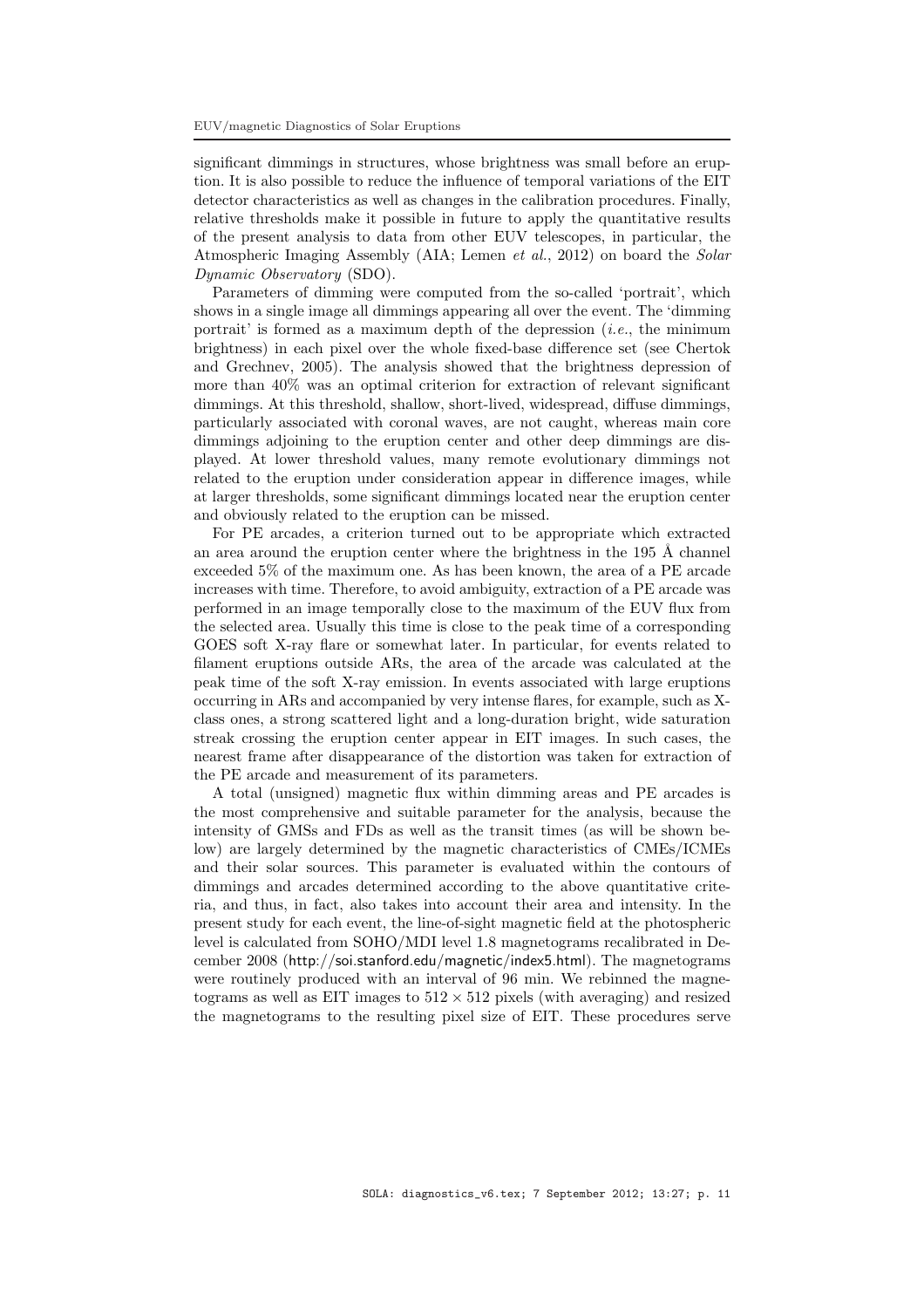

Figure 2. The 2010/04/03 eruption shown by the SOHO data: (a) the dimmings and arcade in the EIT 195 Å fixed-base difference image; (b) an enlarged part of the MDI magnetogram corresponding to a framed region in panel (a) with superposed dimming and arcade contours, determined by the quantitative criteria, described in the text.

to minimize measurement uncertainties. The 1-min magnetograms were mainly used (in 43 events), while in seven events we were forced to use 5-min ones. Calculations of the eruptive magnetic flux from closest 1-min and 5-min magnetograms have demonstrated that the differences for the considered events did not exceed several percent. The reason is that we are dealing with powerful eruptions, which produce dimmings and arcades in sufficiently strong magnetic fields for which the field, and therefore contributions from noises in either 1-min or 5-min magnetograms are not significant. Additional measurement issues are addressed in Section 4.2.

To evaluate photospheric unsigned magnetic fluxes in dimmings  $(\Phi_d)$  and arcades ( $\Phi_a$ ) as well as their total flux ( $\Phi = \Phi_d + \Phi_a$ ), we take an MDI pre-event magnetogram closest to the eruption time and compute the total magnetic fluxes within the corresponding regions identified from EIT images. In this study, we use the total flux of dimmings and arcade as a main parameter of an eruption. Figure 2 illustrates the described procedures.

### 2.3. Table

As a result of the procedures described above, the following Table 1 of the analyzed events was formed. For each of 50 events, it starts with a GMS number corresponding to the CDAW catalog (Zhang et al. 2007a, 2007b). Then information on the geospace disturbance is provided including the GMS peak time, minimum Dst value, FD magnitude, date and time of the disturbance onset (SC). In column 6, the GMS type and identification level of the solar eruptive source are given. The S1 and S2 codes mean the separate storm caused by a single CME/ICME of a clear unambiguous or only probable identification of a single eruption at the Sun, respectively. The M2 code belongs to compound GMSs for which the strongest decrease of the Dst index was selected and the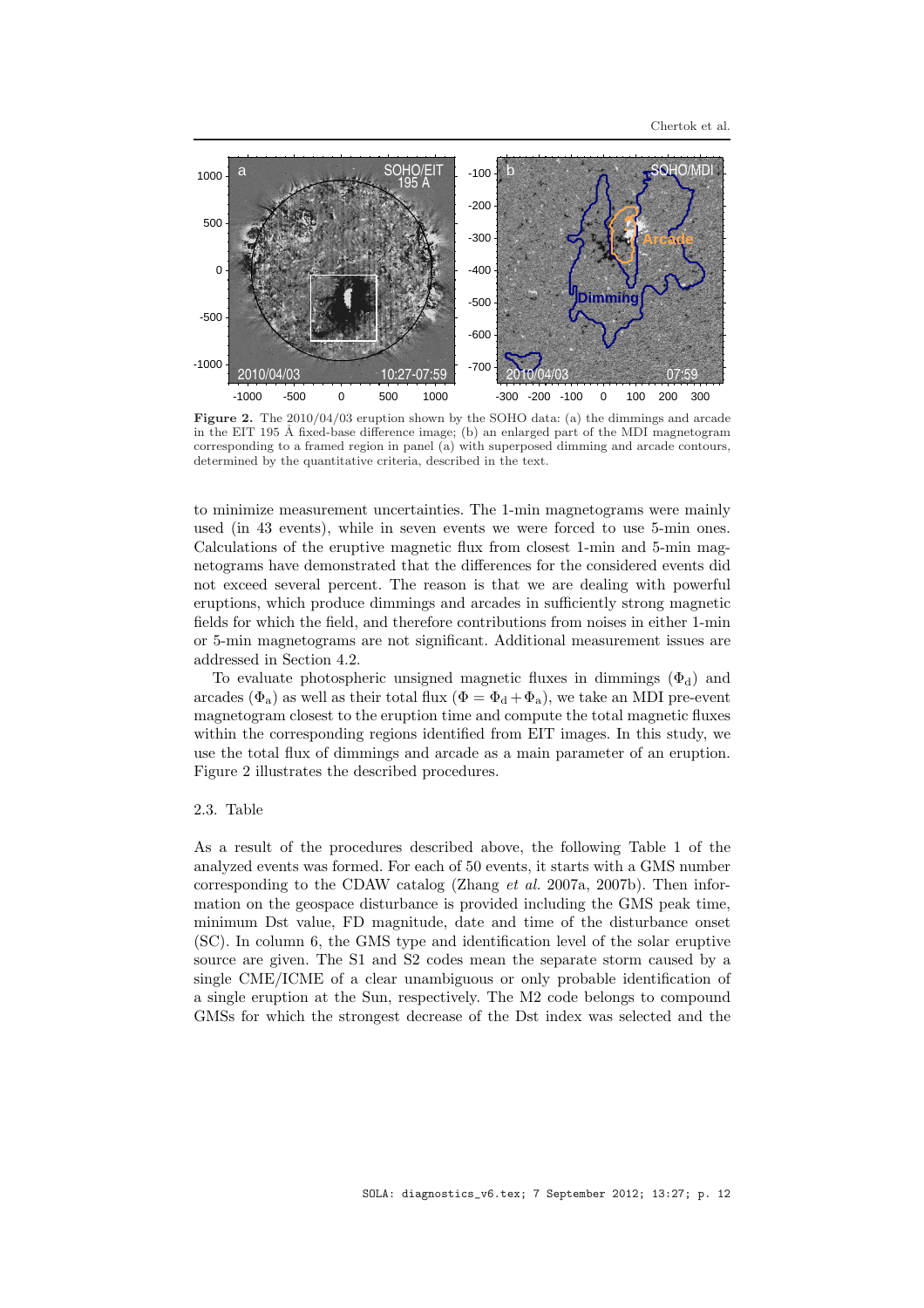most powerful suitable solar eruption was determined as its probable source of the identification level 2. The letter 'R' after the S1, S2, and M2 codes indicates that the solar source of the given GMS was refined by us in comparison with the CDAW catalog as described in Section 2. We will first examine the S1 group of single events with a reliable identification, and then add the S2 and M2 events whose identification level is considered as probable.

Columns 7 – 10 contain information on the corresponding solar eruptive source: date and time of the eruption determined mainly from the peak time of the soft X-ray flare emission, its GOES class, and the position of the eruption site. In column 10, the label 'AR' means that the eruption occurred in and around an AR, while the label 'non-AR' indicates events resulting from filament eruptions outside ARs. The resulting values of the parameters analyzed in this paper are presented in columns  $11-13$ . Here and afterwards the main parameter of an eruption, the total magnetic flux in dimmings and arcades at the photospheric level  $(\Phi)$ , is expressed in units of  $10^{20}$  Mx (maxwell). In three events marked by the asterisks, the dimming and arcade areas and the corresponding magnetic fluxes were measured by using two to three suitable  $195 \text{ Å}$  images obtained with the 6-h interval. The two last columns present the onset  $(\Delta T_0)$  and peak  $(\Delta T_0)$ transit times calculated as described above.

# 3. Results

### 3.1. Forbush Decreases

To assess how informative the total magnetic flux of dimmings and arcades is and if it can really be used as a comprehensive parameter of an eruption, we first of all examine how it is related to the magnitude of FDs. Unlike GMSs, the magnitude of FDs does not depend on the  $B_z$  component being determined by the magnetic field strength in a global ICME as well as its speed and size. Figure 3a shows the relationship between the magnetic flux  $\Phi$  and the FD magnitude  $A_F$  for single geospace disturbances reliably identified with an unambiguous solar eruption (the S1 group). Here and afterwards the filled diamonds and triangles correspond to the AR and non-AR eruptions, respectively. One can see that a conspicuous dependence of the FD magnitude on the magnetic parameter of eruptions does exist. On average, when the flux  $\Phi$  increases from 30 to 900 (in  $10^{20}$  Mx units), the FD amplitude  $A_F$  rises from 0.8% to 25%. The dependence can be fitted with the following linear regression relation

$$
A_{\mathcal{F}}(\%) = -0.3 + 0.03\Phi.
$$
 (1)

The correlation coefficient between  $\Phi$  and  $A_F$  reaches  $r \approx 0.94$ . Note that this high correlation is only marginally due to a great contribution from event No. 67  $(2003/10/30, 01)$  with the largest values of  $\Phi$  and  $A_F$  caused by the famous Halloween solar eruption on 2003/10/28. The high correlation persists even without this event. For additional evaluation of scatter in data points, we accept a deviation band bounded by  $\pm 0.2$  of the regression line's slope but not less than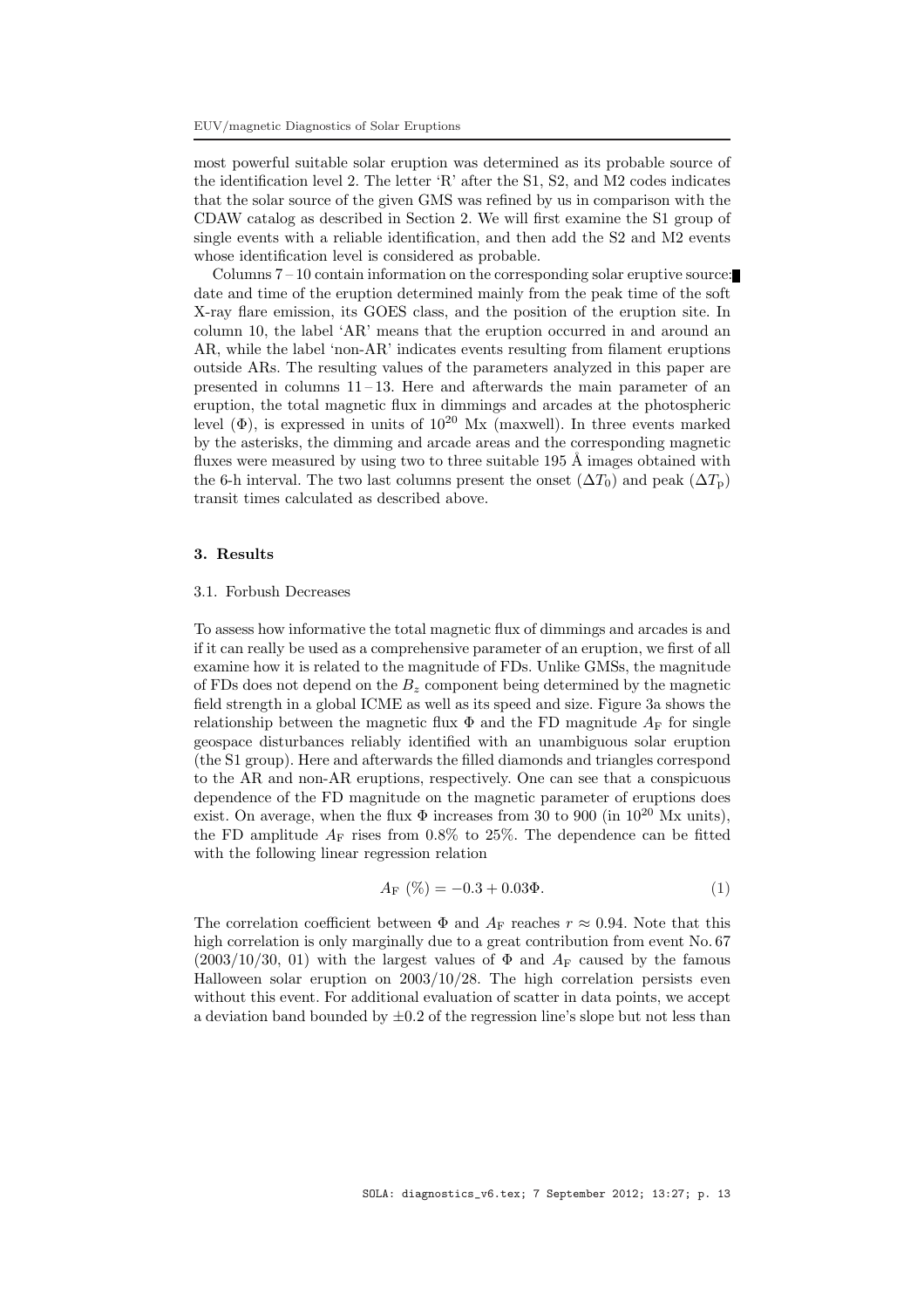| LO<br>S                                                                                                                                               |                                                                                         | G                                                                                                                                                                                                                                  | $\overline{1}$                                                                       | $\infty$                             | $\circ$             | $\Box$                              |                   | $\overline{12}$          | 13                  |
|-------------------------------------------------------------------------------------------------------------------------------------------------------|-----------------------------------------------------------------------------------------|------------------------------------------------------------------------------------------------------------------------------------------------------------------------------------------------------------------------------------|--------------------------------------------------------------------------------------|--------------------------------------|---------------------|-------------------------------------|-------------------|--------------------------|---------------------|
| oace disturbance                                                                                                                                      |                                                                                         |                                                                                                                                                                                                                                    |                                                                                      |                                      | Eruption on the Sun |                                     |                   | Transit                  |                     |
|                                                                                                                                                       | Disturbance                                                                             | dentifi<br>cation                                                                                                                                                                                                                  |                                                                                      | Flare                                |                     |                                     | Magnetic          | time [h]                 |                     |
| 요<br>Dst                                                                                                                                              | onset,                                                                                  | level                                                                                                                                                                                                                              | Date, time                                                                           | $\operatorname{soft}$                | Position            | Type                                | flux $\Phi$       | $\Delta T_0$             | $\Delta T_{\rm p}$  |
| $[\mathbb{X}]$<br>$[\mathbf{H}]$                                                                                                                      | date, time)<br>Shock, SC                                                                |                                                                                                                                                                                                                                    |                                                                                      | $X-ray$<br>class                     |                     |                                     | $10^{20}$ Mx      |                          |                     |
| $-115$                                                                                                                                                | 01:59<br>15,                                                                            |                                                                                                                                                                                                                                    | 12, 04:55                                                                            | C1.3                                 | N21W06              | $\mathbf{A}\mathbf{R}$              |                   |                          | 80                  |
| $-130$                                                                                                                                                | 10, 16:12                                                                               |                                                                                                                                                                                                                                    | $0.6, -15.00$                                                                        |                                      | S27W05              | non-AR                              | 22                | 57                       | $\overline{0}$      |
| $\frac{1}{2}$ $\frac{1}{2}$ $\frac{1}{2}$ $\frac{1}{2}$ $\frac{1}{2}$ $\frac{1}{2}$ $\frac{1}{2}$ $\frac{1}{2}$ $\frac{1}{2}$ $\frac{1}{2}$<br>$-110$ | 06, 22:48                                                                               |                                                                                                                                                                                                                                    | 04, 05:58                                                                            | $\mathbf{X}2.1$                      | S14W33              | $\mathbf{A}\mathbf{R}$              | 161               | 85                       | $\overline{\Gamma}$ |
| $-205$                                                                                                                                                | 04, 02:15                                                                               |                                                                                                                                                                                                                                    | 02, 13:42                                                                            | X1.1                                 | S15W15              | $\mathop{\rm AR}\limits_{\rm A\,R}$ | 220               | $\frac{27}{2}$           | $40\,$              |
| $-149$                                                                                                                                                | 08, 04:51                                                                               | <u>ទី និង ក្នុង ក្នុង ក្នុង ក្នុង ក្នុង ក្នុង ក្នុង ក្នុង ក្នុង ក្នុង ក្នុង ក្នុង ក្នុង ក្នុង ក្នុង ក្នុង ក្នុង ក</u><br>តាំង ក្នុង ក្នុង ក្នុង ក្នុង ក្នុង ក្នុង ក្នុង ក្នុង ក្នុង ក្នុង ក្នុង ក្នុង ក្នុង ក្នុង ក្នុង ក្នុង ក្នុ | 05, 19:55                                                                            | M8.4                                 | N22W18              |                                     | 276               | $\frac{1}{2}$            | $50\,$              |
| $2.3\,$<br>$-131$                                                                                                                                     | 13, 01:43                                                                               |                                                                                                                                                                                                                                    | 09, 17:58                                                                            | C2.3                                 | N18E00              | non-AR                              | $\sqrt{6}$        | 80                       | $\overline{100}$    |
| $\begin{array}{c} 2.3 \\ 2.4 \\ 3.5 \end{array}$<br>$-173$                                                                                            | $\begin{array}{c} 22, \, 12:09 \\ 21, \, 02:25 \\ 11, \, 23:52 \end{array}$             |                                                                                                                                                                                                                                    | $\begin{array}{c} 20\;\! ,\,05:50 \\ 17\;\! ,\,23:25 \\ 09\;\! ,\,20:06 \end{array}$ | C2.8<br>C1.2<br>C7.4<br>C2.3<br>C2.3 | S21W05              | non-AR                              | $\pm$             | 24                       | $66\,$              |
| $-237$                                                                                                                                                |                                                                                         |                                                                                                                                                                                                                                    |                                                                                      |                                      | S26E08              | $non-AR$                            | 64                | $\frac{5}{2}$            | 104                 |
| $-133$                                                                                                                                                |                                                                                         |                                                                                                                                                                                                                                    |                                                                                      |                                      | S17W40              | $_{\rm AR}$                         | 138               | 52                       | $64\,$              |
| $3.\overline{3}$<br>$-147$                                                                                                                            |                                                                                         |                                                                                                                                                                                                                                    | 20,05:35                                                                             |                                      | S15W08              |                                     | $69\,$            | 81                       | 336                 |
| 7.11<br>$-301$                                                                                                                                        | $\begin{array}{c} 23, \ 14:25 \\ 15, \ 14:37 \\ 11, \ 18:46 \\ 17, \ 17:00 \end{array}$ |                                                                                                                                                                                                                                    | 10:24<br>14,                                                                         |                                      | N22W07              |                                     | 470               | $\frac{8}{50}$           |                     |
| $2.7\,$<br>$-235$                                                                                                                                     |                                                                                         |                                                                                                                                                                                                                                    | 16:22<br>09,                                                                         |                                      | N11W11              |                                     | 132               |                          |                     |
| $\begin{array}{c} 1.1 \\ 2.5 \\ 3.6 \\ 7.8 \\ 2.7 \\ \end{array}$<br>$-201$                                                                           |                                                                                         |                                                                                                                                                                                                                                    | 16, 04:26                                                                            | M5.9                                 | N14W07              | <b>AAAAAAAAAA</b>                   | $\frac{234}{122}$ | 57                       | 44                  |
| $-107$                                                                                                                                                | 12, 22:28                                                                               |                                                                                                                                                                                                                                    | 09, 23:43                                                                            | $\frac{\text{C}6.7}{\text{C}3.2}$    | N01W14              |                                     |                   | $\overline{\phantom{0}}$ | Ξ                   |
| $-159$                                                                                                                                                | 06, 09:47                                                                               |                                                                                                                                                                                                                                    | 03, 19:02                                                                            |                                      | N02W02              |                                     | 214               | 63                       | 75                  |
| $-119$                                                                                                                                                | 28,05:25                                                                                |                                                                                                                                                                                                                                    | 26, 16:48                                                                            | $\rm X4.0$                           | N18W38              |                                     | 149               | $\frac{27}{2}$           | 69                  |
| 2.9<br>$-149$                                                                                                                                         | 19, 11:14                                                                               |                                                                                                                                                                                                                                    | 15, 21:59                                                                            | C1.9                                 | N11W09              |                                     | $\frac{108}{377}$ | 85                       | $\Xi$               |
| 4.1<br>$-387$                                                                                                                                         |                                                                                         |                                                                                                                                                                                                                                    | 29, 10:15                                                                            | X1.7                                 | N20W19              |                                     |                   | 39                       | ZЪ                  |
| 12.8<br>$-271$                                                                                                                                        | $\begin{array}{c} 31 \text{, } 00:52 \\ 11 \text{, } 13:43 \end{array}$                 |                                                                                                                                                                                                                                    | 10, 05:26                                                                            | X2.3                                 | S23W09              |                                     | 294               | 25 L                     | 43                  |
| $6.3\,$<br>$-105$                                                                                                                                     | $\begin{array}{c} 17, \ 11:03 \\ 25, \ 20:25 \end{array}$                               |                                                                                                                                                                                                                                    | 14, 12:42                                                                            | C2.3                                 | N16W36              | $non-AR$                            | $68*$             |                          | $\overline{81}$     |
| 8.3<br>$-102$                                                                                                                                         |                                                                                         |                                                                                                                                                                                                                                    | 24, 10:38                                                                            | X2.6                                 | S16E23              | $\mathbf{A}\mathbf{R}$              | 271               | 34                       | 39                  |
| 1.9<br>$-148$                                                                                                                                         | 30, 19:24                                                                               | $\overline{S}1$                                                                                                                                                                                                                    | 28, 08:30                                                                            | M3.3                                 | N08E19              | $\mathbf{A}\mathbf{R}$              | 170               | 59                       | $\mathbb{Z}$        |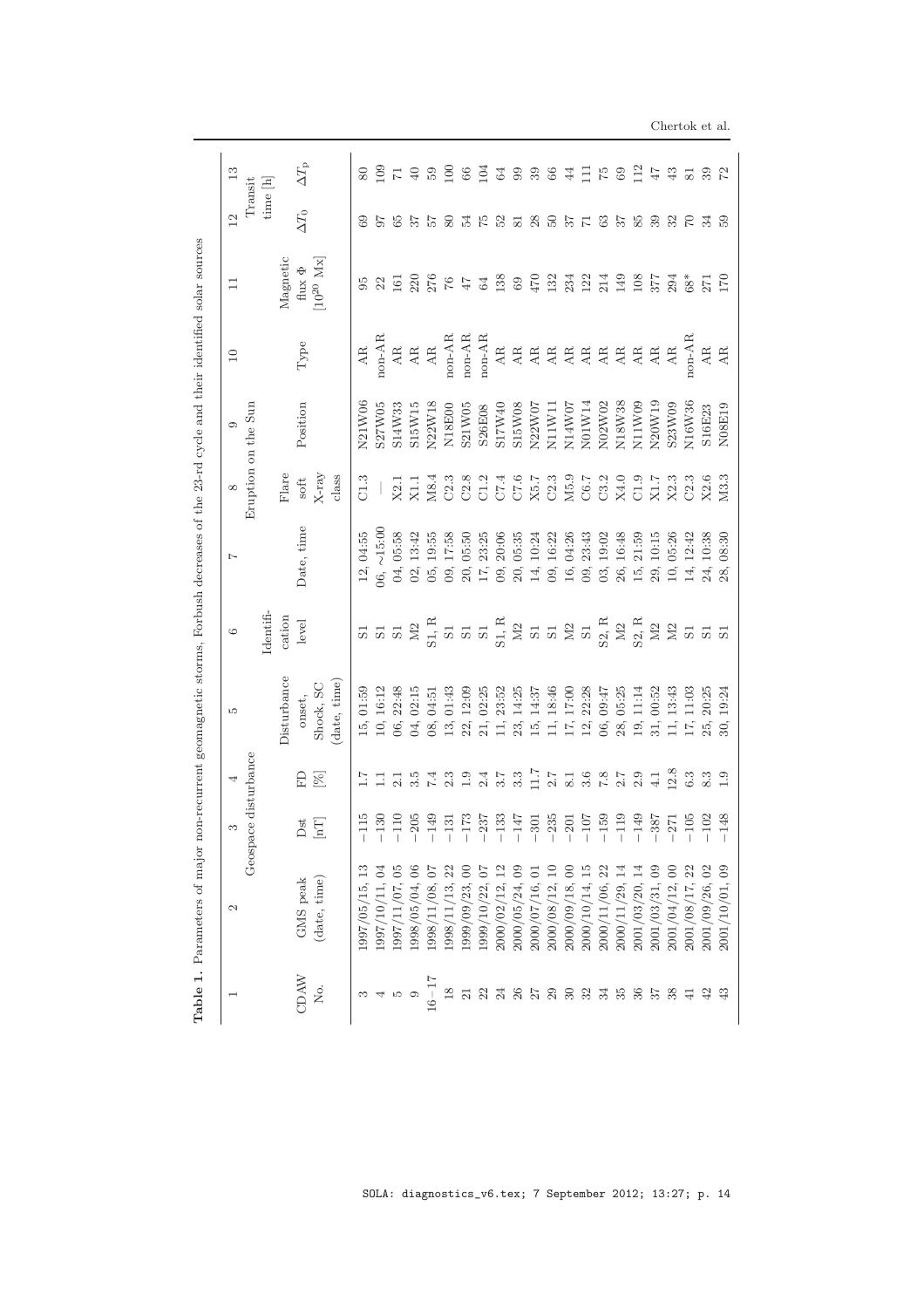|                              | Table 1. (Continued)           |                                                                                                                                                                                                                                                                                                                                                                                                           |                                                                                                                                                                                                                                                                                                                                                                                                                                                                                                                                                  |                                                                                                                                                                                                                                                                  |         |           |                                                                                                                                                                                                                                                                                             |                                                                                  |        |        |                                                                                                          |                  |
|------------------------------|--------------------------------|-----------------------------------------------------------------------------------------------------------------------------------------------------------------------------------------------------------------------------------------------------------------------------------------------------------------------------------------------------------------------------------------------------------|--------------------------------------------------------------------------------------------------------------------------------------------------------------------------------------------------------------------------------------------------------------------------------------------------------------------------------------------------------------------------------------------------------------------------------------------------------------------------------------------------------------------------------------------------|------------------------------------------------------------------------------------------------------------------------------------------------------------------------------------------------------------------------------------------------------------------|---------|-----------|---------------------------------------------------------------------------------------------------------------------------------------------------------------------------------------------------------------------------------------------------------------------------------------------|----------------------------------------------------------------------------------|--------|--------|----------------------------------------------------------------------------------------------------------|------------------|
| $\overline{\phantom{a}}$     | $\mathcal{C}$                  | S                                                                                                                                                                                                                                                                                                                                                                                                         |                                                                                                                                                                                                                                                                                                                                                                                                                                                                                                                                                  | LO.                                                                                                                                                                                                                                                              | $\circ$ |           |                                                                                                                                                                                                                                                                                             |                                                                                  | $\Box$ | $\Box$ | $\overline{12}$                                                                                          | $\frac{3}{2}$    |
| 44                           | 2001/10/03.                    |                                                                                                                                                                                                                                                                                                                                                                                                           |                                                                                                                                                                                                                                                                                                                                                                                                                                                                                                                                                  | 02:00                                                                                                                                                                                                                                                            |         | 29, 11:06 |                                                                                                                                                                                                                                                                                             | N13E03                                                                           |        |        |                                                                                                          |                  |
| $\ddot{45}$                  | 2001/10/21,                    |                                                                                                                                                                                                                                                                                                                                                                                                           |                                                                                                                                                                                                                                                                                                                                                                                                                                                                                                                                                  |                                                                                                                                                                                                                                                                  |         |           |                                                                                                                                                                                                                                                                                             | N15W29                                                                           |        |        | $\frac{8}{2}$                                                                                            |                  |
| 46                           | 2001/10/28,                    | $\begin{array}{l} 66\\[-1.2mm] -1.2\end{array} \begin{array}{l} 12\\[-1.2mm] -1.2\end{array} \begin{array}{l} 12\\[-1.2mm] -1.2\end{array} \begin{array}{l} 12\\[-1.2mm] -1.2\end{array} \begin{array}{l} 12\\[-1.2mm] -1.2\end{array} \begin{array}{l} 12\\[-1.2mm] -1.2\end{array} \begin{array}{l} 12\\[-1.2mm] -1.2\end{array} \begin{array}{l} 12\\[-1.2mm] -1.2\end{array} \begin{array}{l} 12\\[-$ |                                                                                                                                                                                                                                                                                                                                                                                                                                                                                                                                                  |                                                                                                                                                                                                                                                                  |         |           | M1.8<br>X1.6<br>X1.3                                                                                                                                                                                                                                                                        | S18W19                                                                           |        |        |                                                                                                          |                  |
| $\frac{8}{5}$                | 2001/11/24,                    |                                                                                                                                                                                                                                                                                                                                                                                                           |                                                                                                                                                                                                                                                                                                                                                                                                                                                                                                                                                  |                                                                                                                                                                                                                                                                  |         |           |                                                                                                                                                                                                                                                                                             | S14W36                                                                           |        |        |                                                                                                          |                  |
| $50^{\circ}$                 | 2002/04/18,                    |                                                                                                                                                                                                                                                                                                                                                                                                           |                                                                                                                                                                                                                                                                                                                                                                                                                                                                                                                                                  |                                                                                                                                                                                                                                                                  |         |           | $\begin{array}{l} 99.316 \\ 27.427 \\ 28.531 \\ 29.443 \\ 20.531 \\ 20.531 \\ 20.531 \\ 20.531 \\ 20.531 \\ 20.531 \\ 20.531 \\ 20.531 \\ 20.531 \\ 20.531 \\ 20.531 \\ 20.531 \\ 20.531 \\ 20.531 \\ 20.531 \\ 20.531 \\ 20.531 \\ 20.531 \\ 20.531 \\ 20.531 \\ 20.531 \\ 20.531 \\ 20.5$ | S15W01                                                                           |        |        | 3.53                                                                                                     |                  |
|                              | 2002/04/20, 09                 |                                                                                                                                                                                                                                                                                                                                                                                                           |                                                                                                                                                                                                                                                                                                                                                                                                                                                                                                                                                  |                                                                                                                                                                                                                                                                  |         |           |                                                                                                                                                                                                                                                                                             | S14W34                                                                           |        |        |                                                                                                          |                  |
|                              | $\approx$<br>2002/05/11,       |                                                                                                                                                                                                                                                                                                                                                                                                           |                                                                                                                                                                                                                                                                                                                                                                                                                                                                                                                                                  |                                                                                                                                                                                                                                                                  |         |           |                                                                                                                                                                                                                                                                                             | S12W07                                                                           |        |        |                                                                                                          |                  |
|                              | 2002/08/21,07                  |                                                                                                                                                                                                                                                                                                                                                                                                           |                                                                                                                                                                                                                                                                                                                                                                                                                                                                                                                                                  |                                                                                                                                                                                                                                                                  |         |           |                                                                                                                                                                                                                                                                                             | S14E20                                                                           |        |        |                                                                                                          |                  |
| $22.30888858385838383838585$ | 2002/10/04,09                  |                                                                                                                                                                                                                                                                                                                                                                                                           | $\begin{array}{c} { \left  {\begin{array}{c} 1 \end{array}\right.} \end{array}} \end{array} \begin{array}{c} { \left  {\begin{array}{c} 2 \end{array}\right.} \end{array}} \end{array} \begin{array}{c} { \left  {\begin{array}{c} 2 \end{array}\right.} \end{array}} \end{array} \begin{array}{c} { \left  {\begin{array}{c} 2 \end{array}\right.} \end{array}} \end{array} \begin{array}{c} { \left  {\begin{array}{c} 2 \end{array}\right.} \end{array}} \begin{array}{c} { \left  {\begin{array}{c} 2 \end{array}\right.} \end{array}} \end$ |                                                                                                                                                                                                                                                                  |         |           |                                                                                                                                                                                                                                                                                             | S17W17                                                                           |        |        | 35353022                                                                                                 |                  |
|                              | 2003/05/30,00                  |                                                                                                                                                                                                                                                                                                                                                                                                           |                                                                                                                                                                                                                                                                                                                                                                                                                                                                                                                                                  |                                                                                                                                                                                                                                                                  |         |           |                                                                                                                                                                                                                                                                                             |                                                                                  |        |        |                                                                                                          |                  |
|                              | 2003/06/18,                    |                                                                                                                                                                                                                                                                                                                                                                                                           |                                                                                                                                                                                                                                                                                                                                                                                                                                                                                                                                                  |                                                                                                                                                                                                                                                                  |         |           |                                                                                                                                                                                                                                                                                             | $\begin{array}{c} \text{S07W17} \\ \text{N22W15} \end{array}$                    |        |        |                                                                                                          |                  |
|                              | 2003/08/18, 16                 |                                                                                                                                                                                                                                                                                                                                                                                                           |                                                                                                                                                                                                                                                                                                                                                                                                                                                                                                                                                  |                                                                                                                                                                                                                                                                  |         |           |                                                                                                                                                                                                                                                                                             | S14E00                                                                           |        |        |                                                                                                          | 33866588         |
|                              | 2003/10/30,01                  |                                                                                                                                                                                                                                                                                                                                                                                                           |                                                                                                                                                                                                                                                                                                                                                                                                                                                                                                                                                  |                                                                                                                                                                                                                                                                  |         |           |                                                                                                                                                                                                                                                                                             | S16E08<br>S15W02                                                                 |        |        |                                                                                                          |                  |
|                              | 2003/10/30, 23                 |                                                                                                                                                                                                                                                                                                                                                                                                           |                                                                                                                                                                                                                                                                                                                                                                                                                                                                                                                                                  |                                                                                                                                                                                                                                                                  |         |           |                                                                                                                                                                                                                                                                                             |                                                                                  |        |        | $\frac{1}{2}$                                                                                            |                  |
|                              | $\overline{z}$<br>2003/11/20,  |                                                                                                                                                                                                                                                                                                                                                                                                           |                                                                                                                                                                                                                                                                                                                                                                                                                                                                                                                                                  |                                                                                                                                                                                                                                                                  |         |           |                                                                                                                                                                                                                                                                                             |                                                                                  |        |        | $\frac{8}{3}$                                                                                            |                  |
|                              | 2004/01/22,                    |                                                                                                                                                                                                                                                                                                                                                                                                           |                                                                                                                                                                                                                                                                                                                                                                                                                                                                                                                                                  |                                                                                                                                                                                                                                                                  |         |           |                                                                                                                                                                                                                                                                                             |                                                                                  |        |        | 윾                                                                                                        |                  |
|                              | 2004/07/23,03                  |                                                                                                                                                                                                                                                                                                                                                                                                           |                                                                                                                                                                                                                                                                                                                                                                                                                                                                                                                                                  |                                                                                                                                                                                                                                                                  |         |           |                                                                                                                                                                                                                                                                                             | ${\begin{array}{c} \text{NO0E18} \\ \text{S13W11} \\ \text{N10E35} \end{array}}$ |        |        | $\frac{6}{5}$                                                                                            |                  |
|                              | 2004/07/25,                    |                                                                                                                                                                                                                                                                                                                                                                                                           |                                                                                                                                                                                                                                                                                                                                                                                                                                                                                                                                                  |                                                                                                                                                                                                                                                                  |         |           |                                                                                                                                                                                                                                                                                             | ${\frac{\rm{NO5E04}}{\rm{N08W33}}}$                                              |        |        |                                                                                                          |                  |
|                              | 2004/07/27, 14                 |                                                                                                                                                                                                                                                                                                                                                                                                           |                                                                                                                                                                                                                                                                                                                                                                                                                                                                                                                                                  |                                                                                                                                                                                                                                                                  |         |           |                                                                                                                                                                                                                                                                                             |                                                                                  |        |        | 33                                                                                                       |                  |
|                              | 23<br>2004/08/30,              |                                                                                                                                                                                                                                                                                                                                                                                                           |                                                                                                                                                                                                                                                                                                                                                                                                                                                                                                                                                  |                                                                                                                                                                                                                                                                  |         |           |                                                                                                                                                                                                                                                                                             | S11W38                                                                           |        |        | S 42                                                                                                     | $\frac{106}{54}$ |
|                              | $\sqrt{0}$<br>2004/11/08,      |                                                                                                                                                                                                                                                                                                                                                                                                           |                                                                                                                                                                                                                                                                                                                                                                                                                                                                                                                                                  |                                                                                                                                                                                                                                                                  |         |           |                                                                                                                                                                                                                                                                                             | N09E05<br>N09W17                                                                 |        |        |                                                                                                          |                  |
|                              | 2004/11/10,                    |                                                                                                                                                                                                                                                                                                                                                                                                           |                                                                                                                                                                                                                                                                                                                                                                                                                                                                                                                                                  |                                                                                                                                                                                                                                                                  |         |           |                                                                                                                                                                                                                                                                                             |                                                                                  |        |        | $\overline{5}$ $\overline{8}$ $\overline{3}$ $\overline{5}$ $\overline{8}$ $\overline{8}$ $\overline{8}$ |                  |
|                              | 2005/01/18,09                  |                                                                                                                                                                                                                                                                                                                                                                                                           |                                                                                                                                                                                                                                                                                                                                                                                                                                                                                                                                                  |                                                                                                                                                                                                                                                                  |         |           |                                                                                                                                                                                                                                                                                             | N15W25                                                                           |        |        |                                                                                                          | 230              |
|                              | $\overline{19}$<br>2005/05/08, |                                                                                                                                                                                                                                                                                                                                                                                                           |                                                                                                                                                                                                                                                                                                                                                                                                                                                                                                                                                  |                                                                                                                                                                                                                                                                  |         |           |                                                                                                                                                                                                                                                                                             | S09E28                                                                           |        |        |                                                                                                          |                  |
|                              | 2005/05/15,09                  |                                                                                                                                                                                                                                                                                                                                                                                                           |                                                                                                                                                                                                                                                                                                                                                                                                                                                                                                                                                  |                                                                                                                                                                                                                                                                  |         |           |                                                                                                                                                                                                                                                                                             | N12E12                                                                           |        |        |                                                                                                          | $\Theta$         |
|                              | 2005/05/20,09                  |                                                                                                                                                                                                                                                                                                                                                                                                           |                                                                                                                                                                                                                                                                                                                                                                                                                                                                                                                                                  |                                                                                                                                                                                                                                                                  |         |           |                                                                                                                                                                                                                                                                                             | N13W29                                                                           |        |        |                                                                                                          | 38               |
| 22 S                         | 2005/05/30,                    |                                                                                                                                                                                                                                                                                                                                                                                                           |                                                                                                                                                                                                                                                                                                                                                                                                                                                                                                                                                  |                                                                                                                                                                                                                                                                  |         |           |                                                                                                                                                                                                                                                                                             | S12E13                                                                           |        |        |                                                                                                          |                  |
|                              | 2006/12/15, 08                 |                                                                                                                                                                                                                                                                                                                                                                                                           |                                                                                                                                                                                                                                                                                                                                                                                                                                                                                                                                                  | $\begin{array}{l} 48.963116348\\ 8031316360\\ 8131560\\ 813160\\ 813160\\ 813160\\ 813160\\ 813160\\ 813160\\ 813160\\ 813160\\ 813160\\ 813160\\ 813160\\ 813160\\ 813160\\ 813160\\ 813160\\ 813160\\ 813160\\ 813160\\ 813160\\ 813160\\ 813160\\ 813160\\ 8$ |         | 13,02:40  | M8.0<br>C1.2<br>B7.5<br>X3.4                                                                                                                                                                                                                                                                | S06W24                                                                           |        |        | ೫                                                                                                        | 53               |

Table 1. (Continued)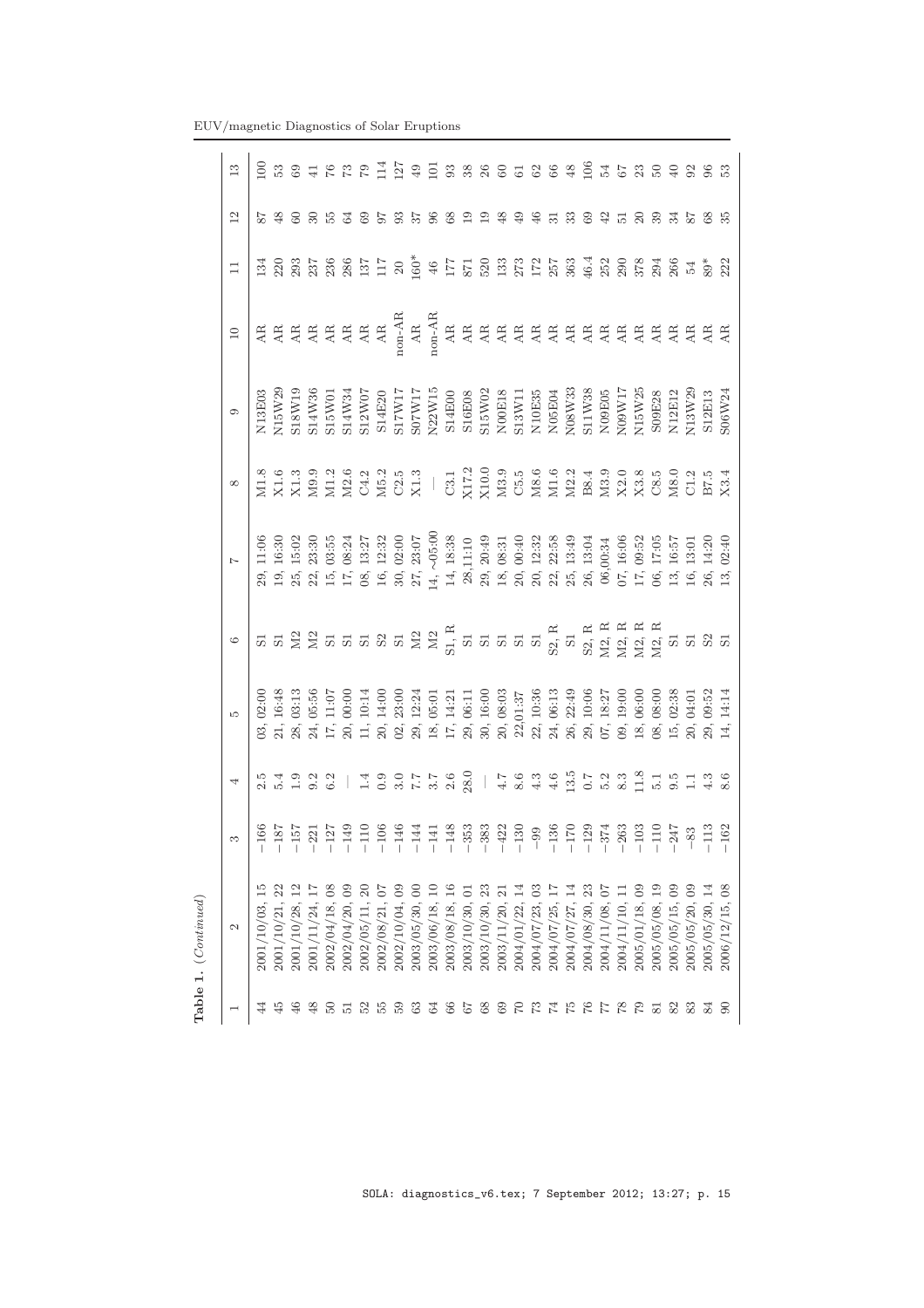

**Figure 3.** Dependence of the FD magnitude  $A_F$  on the total magnetic flux in dimmings and arcades Φ: a) for single geospace disturbances reliably identified with definite solar eruptions (filled symbols); b) for all considered events including single and compound events with probable solar source identification (open symbols). Here and afterwards the red diamonds denote eruptions in ARs, and blue triangles denote eruptions of quiescent filaments outside ARs. The dashed lines delimit the accepted deviation band.

 $\pm 1\%$  of  $A_F$ . The latter condition applies at relatively small eruptions, which correspond to magnetic fluxes  $\Phi \leq 180 \times 10^{20}$  Mx and small FD magnitudes  $A_{\rm F}$  < 5%. Calculations show that 18 out of 29 events (*i.e.* 62%) fall into this deviation band.

The dependence of the FD magnitude on the eruption magnetic parameter appears to be basically the same when single and compound events with a probable solar source identification (the  $S2 + M2$  group, open symbols in Figure 3b) are added to single, unambiguously identified events. Here, as expected, the scatter of points increases, and the correlation coefficient somewhat reduces ( $r \approx 0.86$ ). In this case, 22 points out of 48 (*i.e.*, 46%) fall into the same deviation band.

From Figure 3 it is also visible that events associated with filament eruptions outside ARs (triangles) are characterized by relatively low values of magnetic fluxes  $\Phi < 75 \times 10^{20}$  Mx. It is clear that this is caused by occurrence of such eruptions in weak magnetic fields. Nevertheless, at least 3 out of 7 such events were accompanied by relatively strong FDs in the range of  $3-6.3\%$ . One possible reason for this unexpected trend can be due to the fact that such non-AR filament eruptions could lead to CMEs/ICMEs of sufficiently large size. As known, the magnitude of FDs is determined not only by magnetic characteristics of ICMEs, but also their global sizes. Additional peculiarities of the non-AR events will be presented and discussed below.

# 3.2. Geomagnetic Storms

The preceding section where FDs were considered has demonstrated that the magnetic flux in dimmings and arcades has a high informative potential for the space weather diagnostics as a parameter of eruptions. The fact that a sufficiently high correlation is revealed between this eruption parameter and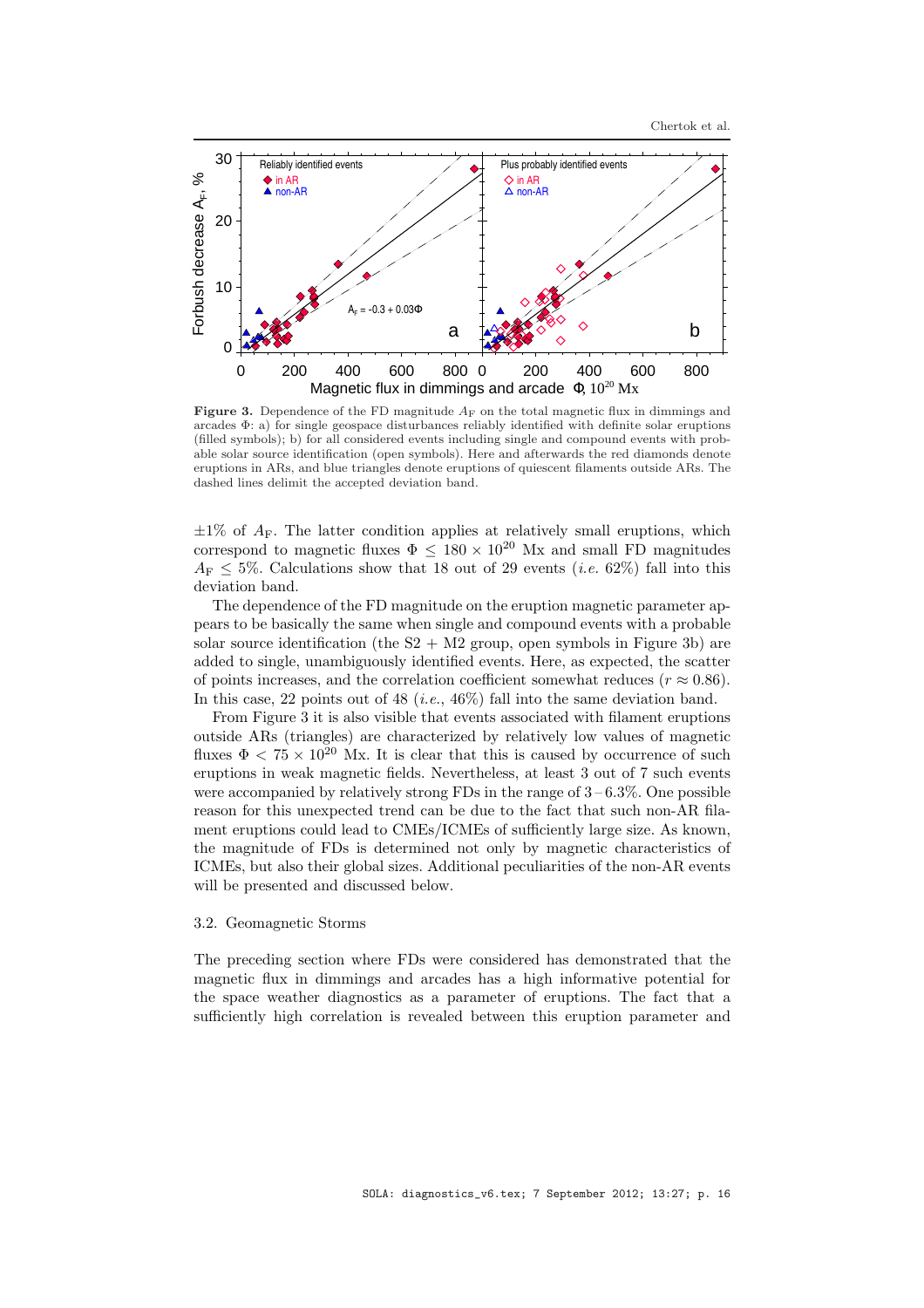



Figure 4. The same as in Figure 3 but for the dependence of the geomagnetic storm intensity (Dst index) on the eruptive magnetic flux Φ.

the FD magnitude allows us to expect that this parameter will be closely related also to the GMS magnitude, especially if factors determining the  $B<sub>z</sub>$  component in ICMEs would be taken into account. In this paper, we will verify the relation between the same magnetic flux  $\Phi$  in dimmings and arcades, on the one hand, and the geomagnetic Dst index on the other hand  $-$  at the first step, in a simplest way, without taking into account the factors determining  $B_z$ . Note all the events analyzed here have a negative  $B<sub>z</sub>$  component. The analyzed relationship might be also scattered by other factors, which we do not take into account – for example, the ratio of sizes of an ICME near the Earth and a pre-eruption magnetic structure on the Sun. The results are presented in Figure 4.

First of all let us consider single geomagnetic storms which are not only reliably identified with a definite solar source (the S1 group), but associated exactly with AR eruptions (diamonds in Figure 4a). One can see that even in this simplified analysis *(i.e., disregarding*  $B_z$ *, but note all events studied* here have a southward  $B<sub>z</sub>$  component), the relationship between  $\Phi$  and Dst is noticeable: eruptions with larger magnetic flux result in stronger GMSs. Event No. 69 is a conspicuous outlier. This is the famous event, in which a moderate eruption on 2003/11/18 with moderately fast CMEs, relatively weak flares, and modest dimming/arcade magnetic fluxes resulted in the most intense GMS of the 23rd solar cycle with Dst  $\approx -422$  nT. Unusual features of this outstanding event were discussed in a number of papers (see,  $e.g.,$  Gopalswamy  $et al., 2005;$ Schmieder *et al.*, 2011; Marubashi *et al.*, 2012; and references therein). However, causes of this super-storm after the comparatively insignificant solar eruption are still unclear. A new detailed multi-spectral analysis of solar and interplanetary manifestations in this event made by some of us with co-authors by involving observations, which were not considered previously, seems to have progressed in understanding the problem (we intend to present the results in future papers). Here it is reasonable to note that a combination of a quite moderate FD  $(A_F \approx$ 4.7%) and strongest GMS (Dst  $\approx -422$  nT) registered in this event indicates that the ICME arrived at the Earth orbit in a form of a relatively small cloud.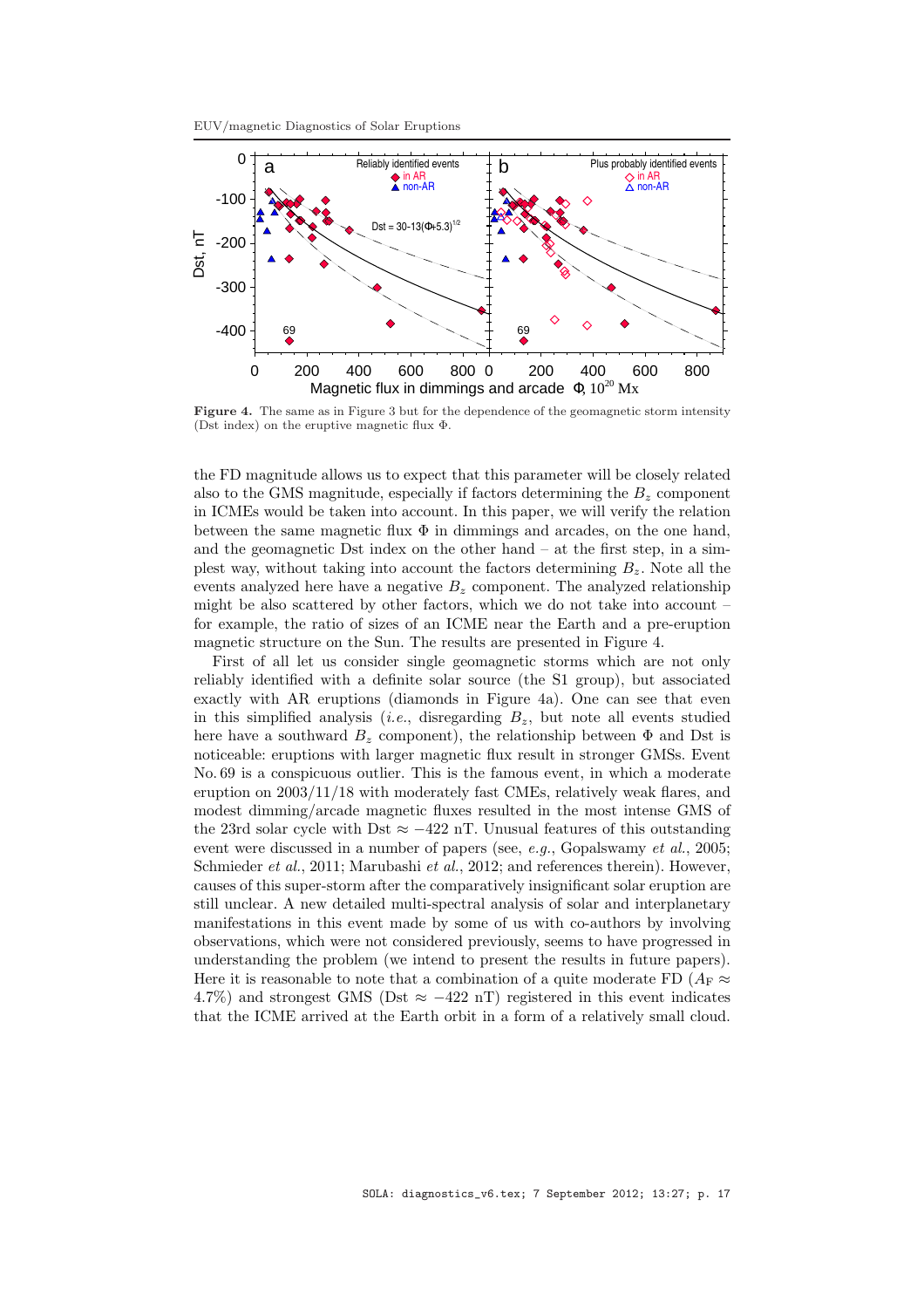Remote and in situ interplanetary measurements confirm this conjecture. These circumstances suggest that in this case the magnetic cloud expanded weakly during its propagation from the Sun to the Earth and, as a result, preserved a strong magnetic field inside ( $B \approx 52$  nT). An additional decisive favorable factor for the occurrence of the super-storm was that the  $B<sub>z</sub>$  component in the ICME was nearly antiparallel to the Earth's magnetic dipole, so that almost the whole unusually strong magnetic field of the ICME interacted with the Earth's magnetosphere.

Excluding event No. 69, Figure 4a shows that as the magnetic flux increases from 75 – 100 to 800 – 900 (in 10<sup>20</sup> Mx units), the GMS enhances from Dst  $\approx$  $-100$  nT to Dst  $\approx -(350 - 400)$  nT. This dependence can be expressed by the formula

$$
Dist (nT) = 30 - 13(\Phi + 5.3)^{1/2}.
$$
 (2)

In this case, the correlation coefficient between the observed Dst and the values calculated from the formula is  $r \approx 0.67$ . However, the scatter of the points on this Φ−Dst plot is large, probably because the factors determining the sign of  $B_z$  are not taken into account. The  $\pm 20\%$  deviation band relative to the Dst( $\Phi$ ) dependency bounded by the dotted lines in Figure 4a, contains 12 out of 29 (*i.e.*, 41%) of the S1 events. If one takes into account the exceptional event No. 69, the correlation worsens to  $r \approx 0.53$ .

Figure 4a also shows that the S1 events associated with filament eruptions outside ARs (triangles) display again an unexpected behavior, as in the case of FDs (Section 3.1). In spite of small magnetic fluxes in dimmings and arcades, such filament eruptions produced relatively intense GMSs. In Figure 4a, at least 5 out of 6 points lie below the  $\text{Dst}(\Phi)$  curve and outside the accepted deviation band. In this case, such a deviation in the direction of stronger GMSs cannot be accounted for by possible large sizes of ICMEs, because, unlike FDs, the GMS intensity is determined by local rather than global characteristics of interplanetary clouds at the site of their interaction with the Earth's magnetosphere. Perhaps this property of non-AR events is due to a selection effect. One should keep in mind that we study here the strongest GMSs of Dst  $\lt$  -100 nT and their eruptive sources. Therefore, only several most significant non-AR events were included in our consideration. Moreover, in all of the diverging non-AR events, the magnetic field vector in the ICMEs measured near the Earth was pointed practically south similar to event No. 69 mentioned above that favored enhanced GMSs. It should be added that in two of the most deviating events No. 21 and No. 22 (see Table 1), the total magnetic field in the ICMEs (25 and 35 G) and their  $B_z$  components (23 and 31 G) were rather strong. Perhaps these events were not purely non-AR eruptions, and the corresponding flux ropes were anchored in related ARs.

Turning to Figure 4b, one can see that the general dependence between the dimming/arcade magnetic flux Φ and GMS index Dst preserves its original appearance if single, unambiguously identified events (the S1 group, filled symbols) are supplemented with single and compound events of a probable solar source identification (the  $S2 + M2$  group, open symbols). Naturally that in this case the correlation between the observed GMS intensity and the calculated one from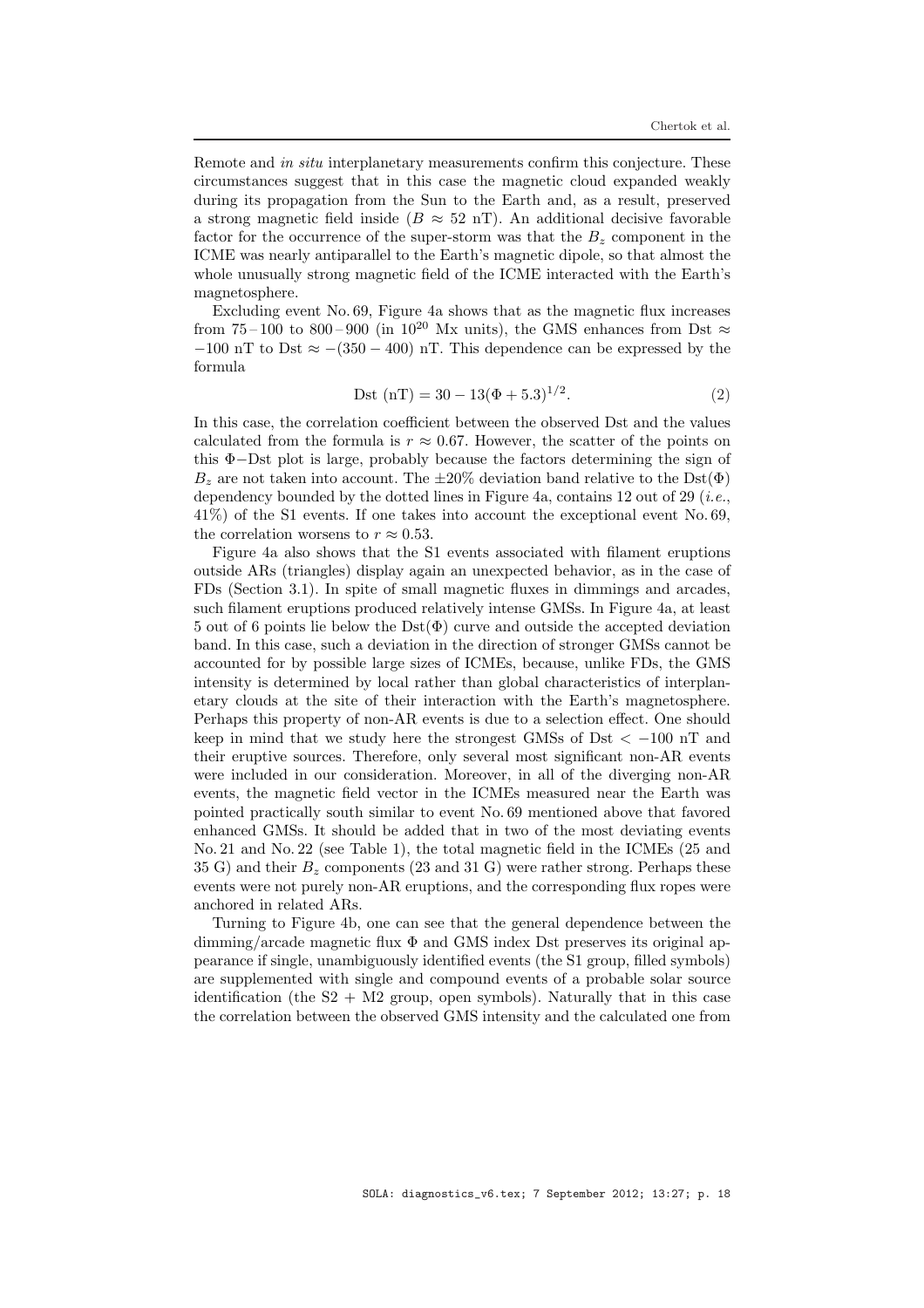Equation (2) is less,  $r \approx 0.57$ , and still decreases to  $r \approx 0.49$  if the exceptional event No. 69 is taken into account.

# 3.3. Transit Times

Now we consider how the total magnetic flux  $\Phi$  in dimmings and arcades is related to two temporal parameters of GMSs, the onset  $(\Delta T_0)$  and peak  $(\Delta T_0)$ transit times. Let us remind that  $\Delta T_0$  is defined as an interval between the CME eruption time, which we take as the peak time of an associated soft X-ray burst, and the arrival time of the corresponding interplanetary disturbance (a shock wave) to the Earth indicated particularly by SSC, and  $\Delta T_{\rm p}$  is calculated as an interval between the same eruption time and the moment of the minimum Dst index of a given GMS. We realize that the propagation time of CMEs/ICMEs from the Sun to the Earth depends on many factors (lifting features in the corona, characteristics of the background solar wind, interaction with other interplanetary disturbances, etc.), and the GMS peak time is determined not only by the ICME speed, but also by the magnetic field distribution in an ICME, *i.e.*, in which part of it (shock sheath ahead of an ICME, frontal or trailing component within its body) the enhanced negative  $B<sub>z</sub>$  field is embedded. Nevertheless, by comparing the eruptive flux with transit times, we want to study to what extent the transit times (and therefore the 1 AU ICME transit speed) are determined by parameters of a solar eruption.

In Figure 5a, the relationship between the eruptive magnetic flux  $\Phi$  and the onset transit time  $\Delta T_0$  is presented for single reliably identified S1 events including both AR (diamonds) and non-AR (triangles) eruptions. The dependence between  $\Phi$  and  $\Delta T_0$  is evident. The greater eruptive magnetic flux (*i.e.*, the more powerful eruption), the shorter the transit time of the ICME-driven shock propagation from the Sun to the Earth is, and the faster a GMS starts. For weak magnetic fluxes  $\Phi < 100 \times 10^{20}$  Mx, in most cases the onset transit time is  $\Delta T_0 \approx 70-95$  h, and for the strongest eruptions with  $\Phi \approx (500-900) \times 10^{20}$  Mx, the onset transit time comes to a level of about  $\Delta T_0 \approx 20$  h, which corresponds to the average 1 AU ICME transit speed of about 2100 km s<sup>−</sup><sup>1</sup> . Analytically this dependence is expressed as follows

$$
\Delta T_0 \text{ (h)} = 98/(1 + 0.0044\Phi). \tag{3}
$$

For the whole set of the S1 events under consideration, the correlation coefficient between the observed onset times and the  $\Delta T_0$  calculated from expression (3) is sufficiently high,  $r \approx 0.84$ . The  $\pm 20\%$  deviation band between the dotted lines in Figure 5a contains 21 out of 31 (*i.e.*,  $68\%$ ) of the events. There are no significant exceptions on this  $\Delta T_0 - \Phi$  chart.

The dependence between  $\Phi$  and  $\Delta T_0$  including the features described above for the S1 events (filled symbols) remains valid when less reliably identified and compound  $S2 + M2$  events (open symbols) are added into consideration in Figure 5b. Here the correlation coefficient between the observed onset times and those calculated from Equation (3) only slightly reduces to  $r \approx 0.81$ , but the scatter somewhat increases, and the number of points within the same  $\pm 20\%$ deviation band decreases to 28 out of 50 (*i.e.*, 56\%).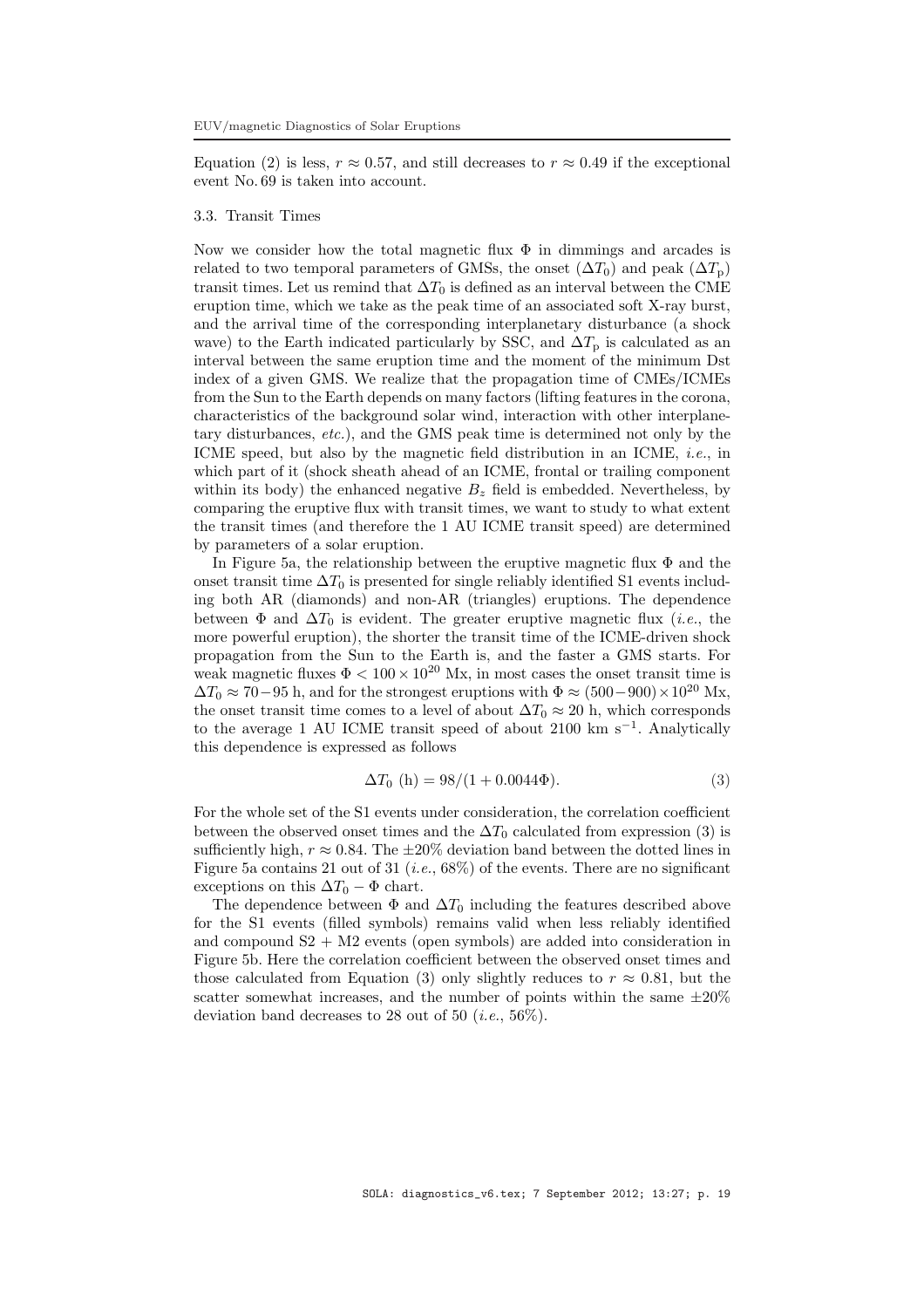

Figure 5. The same as in Figure 3 but for the dependence of the onset  $(\Delta T_0)$ , panels a,b) and peak ( $\Delta T_{\rm p}$ , panels c,d) transit times on the eruptive magnetic flux  $\Phi$ .

The determining role of a solar eruptive source influences the ICME speed so strongly that the peak transit time  $\Delta T_p$  also exhibits a similar clear dependence on the magnetic flux in dimmings and arcade  $\Phi$  in spite of the interfering factors mentioned above. As Figures 5c and 5d show, a similar expression

$$
\Delta T_{\rm p} \text{ (h)} = 118/(1 + 0.0040\Phi) \tag{4}
$$

revealed from consideration of reliably identified S1 events can be used for description of this dependence. It can be seen that at small magnetic fluxes  $\Phi$  <  $100\times10^{20}$  Mx the majority of GMSs has the peak transit time  $\Delta T_{\rm p} \approx 80-130$  h, and for most powerful eruptions with  $\Phi \approx (500 - 900) \times 10^{20}$  Mx the GMS peak becomes  $\Delta T_p \approx 20 - 40$  h. This means again that solar eruptions from areas of relatively small (large) dimming/arcade magnetic flux are accompanied by low-speed (high-speed) ICMEs, respectively. The correlation coefficient between the observed GMS peak times and those calculated from Equation (4) is approximately the same,  $r \approx 0.81$ , for both the S1 events (Figure 5c) and the whole set of the events (Figure 5d). In these diagrams, the relative number of points within the  $\pm 20\%$  deviation band is 65% (20 out of 31) and 58% (29 out of 50) for the S1 and  $S1 + S2 + M2$  event groups, respectively. As for non-AR events (triangles in Figure 5), their majority shows the same pattern as AR-associated ones, and, with their relatively smaller magnetic fluxes, they show largest onset and peak transit times.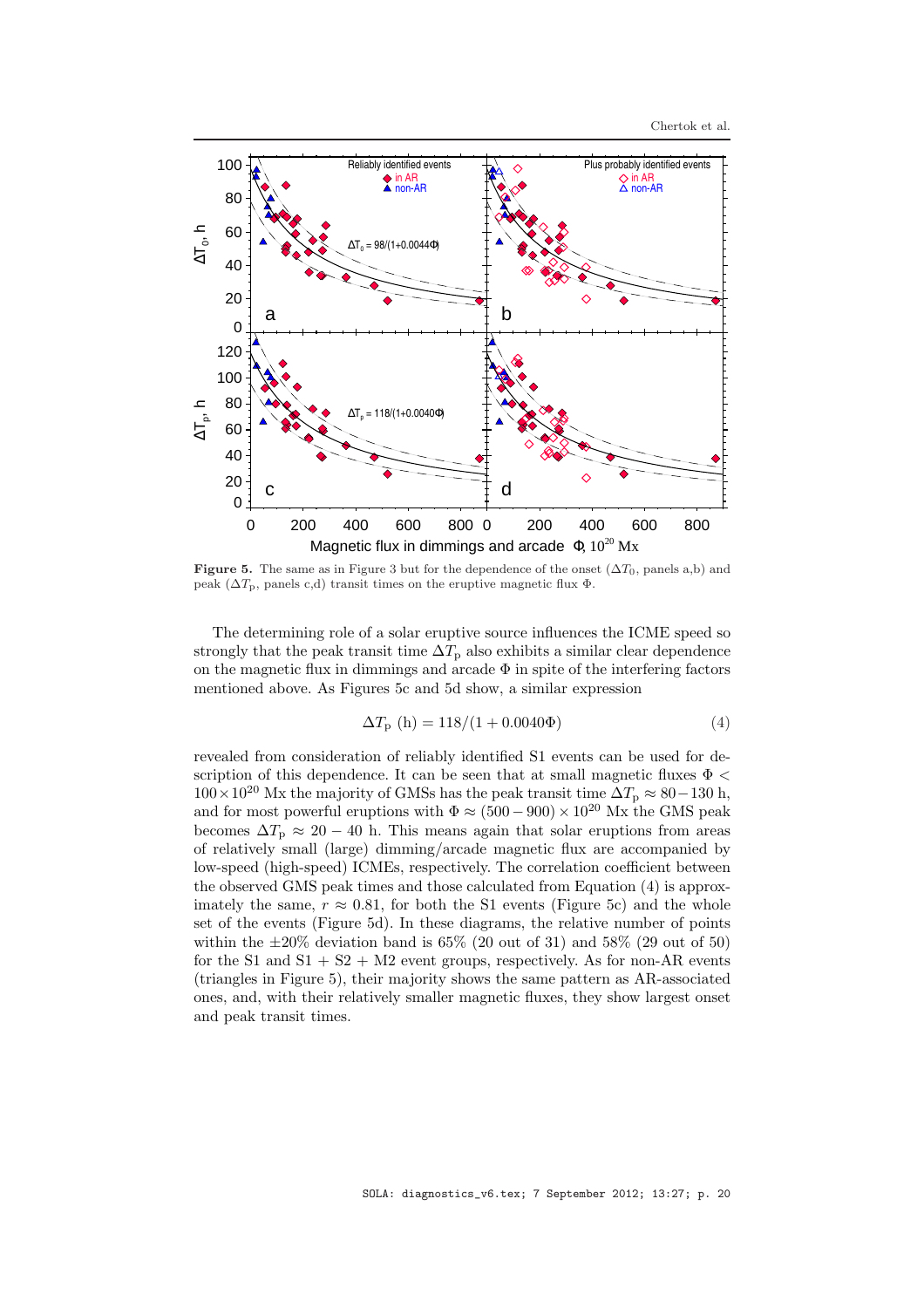# 4. Summary and Discussion

### 4.1. Summary of Results

We have studied relationships between characteristics of large non-recurrent space weather disturbances of the 23rd solar cycle in the form of GMSs with Dst  $<-100$  nT and associated FDs, on the one hand, and quantitative parameters of their solar source manifestations such as EUV dimmings and PE arcades accompanying the corresponding CMEs, on the other hand. In particular, the total magnetic flux of the line-of-sight magnetic field at the photospheric level within the dimming and arcade areas is used as a main parameter of eruptions. The results presented above reveal that, when a southward  $B<sub>z</sub>$  component is present, parameters of space weather disturbances caused by CMEs/ICMEs are largely determined by the power of solar eruptions (in terms of the total magnetic flux in dimmings and arcades) in spite of many other factors affecting the propagation of interplanetary disturbances from the Sun to the Earth. This is true especially for eruptions with a large magnetic flux. Just thanks to this fact, we were able to establish the close statistical relationships of the magnetic flux  $\Phi$  in dimmings and arcades with the depth of FDs and transit times as well as its correlation with GMSs initiated by solar eruptions from the central part of the solar disk.

- First of all, to test the informative potential of the magnetic flux as a parameter of an eruption, we analyzed its relationship with the FD magnitude  $A_F$ , because the latter, unlike GMSs, does not depend on the  $B_z$  component being determined by the magnetic field strength in a global ICME as well as its speed and size. It turned out that with an increase of the erupting magnetic flux up to  $900 \times 10^{20}$  Mx, the magnitude of the corresponding FD grows linearly up to 25%.
- The above positive result allowed us to study the correlation of the same eruptive parameter  $\Phi$  with the GMS magnitudes, at the first step, without taking into account the factors determining  $B<sub>z</sub>$  near the Earth. We found that even in such a simplified approach, the dependence between  $\Phi$  and the geomagnetic Dst index does exist indeed (all events considered in this study contained a negative  $B<sub>z</sub>$  component). Stronger solar eruptions characterized by larger magnetic fluxes result in more intense GMSs up to Dst  $\approx -400$  nT.
- The same magnetic fluxes of dimmings and arcades exhibit a close inverse correlation with the onset  $(\Delta T_0)$  and peak  $(\Delta T_p)$  transit times measured, respectively, as the propagation time of an ICME-driven shock from the Sun to the Earth (a GMS onset) and the GMS peak time. With an increase of the magnetic flux, both  $\Delta T_0$  and  $\Delta T_p$  shorten from 3 – 5 days to approximately 1 day. Equations (3) and (4) show that, for the first approximation, the CME/ICME speed linearly increases with the strengthening of the total magnetic flux in its solar source. On the other hand, we have established that the FD and GMS magnitudes do depend on the same eruptive magnetic flux, when a negative  $B<sub>z</sub>$  component is present in those events. Juxtaposition of these relations sheds light on the statistical correspondence of the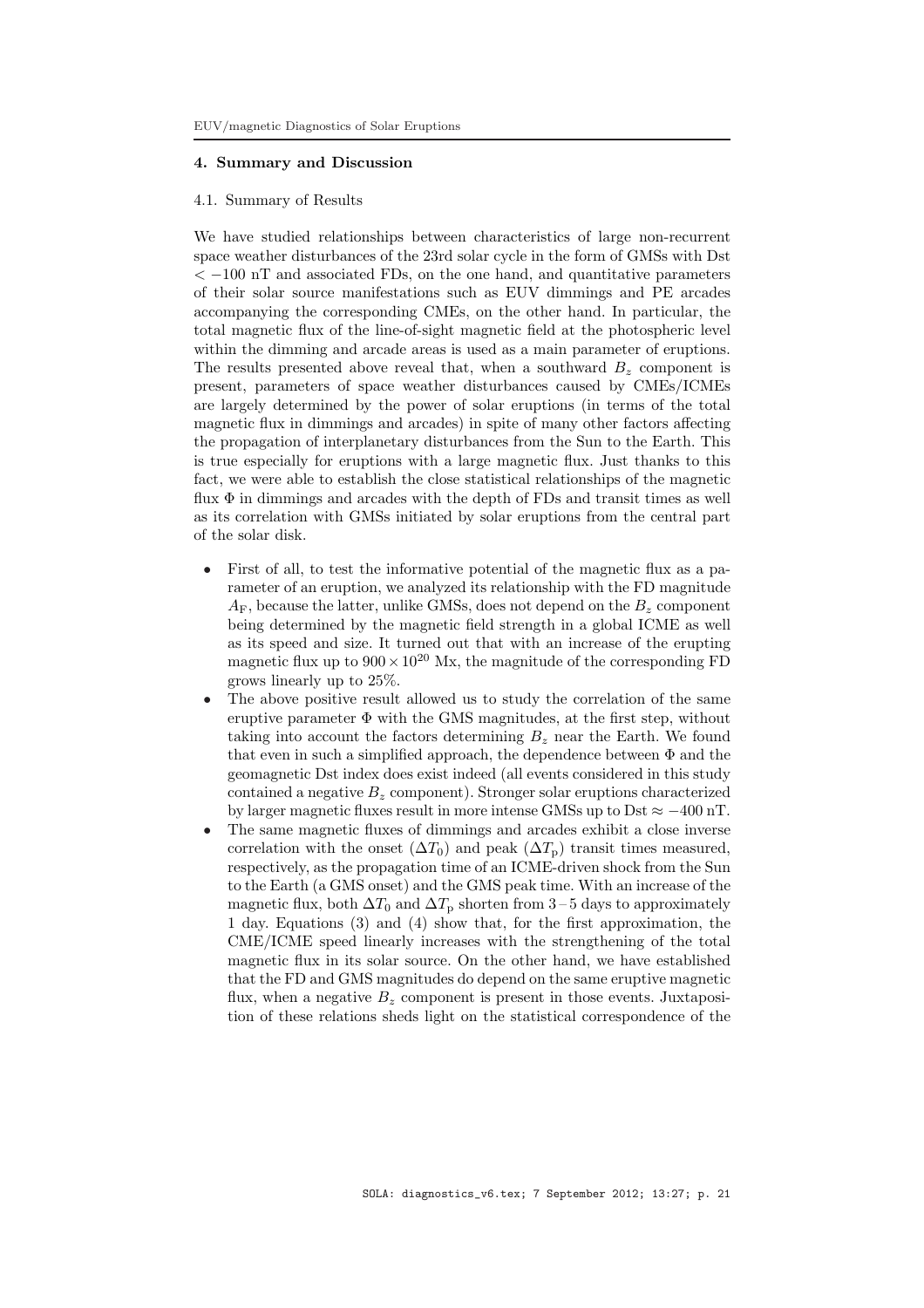magnetic field in an ICME near the Earth on the near-the-Sun CME speed (Yurchyshyn, Wang, and Abramenko, 2004) as well as a pronounced dependence of the FD magnitude on the ICME speed (Belov, 2009; Richardson and Cane, 2011).

- The physical meaning of Equations (3) and (4) becomes clearer if we present them in a form  $\Delta T = R/(V_0 + k\Phi)$ . Here  $V_0$  is a velocity of the background solar wind and  $k\Phi$  is a CME/ICME velocity component governed by parameters of a solar eruption. With  $R = 1$  AU, we get  $V_0 \approx 426$  km s<sup>-1</sup>,  $k \approx 1.86$  for the onset transit time  $\Delta T_0$  (3) and  $V_0 \approx 351$  km s<sup>-1</sup>,  $k \approx 1.41$ for the peak transit time  $\Delta T_p$  (4), with  $\Delta T$  being expressed in seconds. If the eruptive component  $k\Phi$  is small, then the arrival time of a disturbance is mainly determined by the solar wind flow carrying the ICME. In major events,  $k\Phi \gg V_0$ , the initial CME speed determined by parameters of the eruption is high enough to ensure the GMS onset time in  $20-24$  h despite the aerodynamic drag of the solar wind. Note that Richardson and Cane (2010) gave a similar expression for the 1 AU transit speed,  $V_{\text{tr}}$  (km s<sup>-1</sup>) = 400 + 0.8V<sub>CME</sub>, where the plane-of-the-sky CME speed stands instead of the magnetic flux.
- The majority of events under consideration was caused by AR eruptions. A few events produced by filament eruptions outside ARs and characterized by small eruptive magnetic flux had long transit times, caused GMSs, which were not so strong, and modest FDs. However, some of such non-AR eruptions resulted in relatively intense GMSs and FDs in comparison with AR eruptions of the same value of the magnetic flux. For FDs this feature can be due to larger size of corresponding CMEs/ICMEs, but it is not suitable for GMSs. The most probable reason for this feature is that the adopted criteria of extraction of the dimming and arcade areas are not fully appropriate for these non-AR eruptions because the latter have weaker dimmings and PE arcades in comparison with eruptions occurring in ARs.

Combining the established dependencies of the GMS severity and transit times on the eruptive magnetic flux (Figures 4 and 5), we conclude that weak GMSs are characterized mainly by long transit times and, conversely, short transit times are typical of most intense GMSs. This relation follows from in situ measurements, which show high plasma speeds within ICMEs during severe GMSs. From the present study it becomes clear that this is caused by the fact that both the GMS intensity (when a southward  $B<sub>z</sub>$  component is present) and ICME speed are largely determined by the strength and extent of solar eruptions expressed in the magnetic flux of EUV dimming and arcade areas. These circumstances along with results of Qiu et al.  $(2007)$ , Vršnak, Sugar, and Ruždjak  $(2005)$ , and conclusions of other authors suggest that eruptions with larger magnetic fluxes initiate not only bigger flares, but also faster CMEs/ICMEs. In this respect it is worth noting that the tendency of inverse correlation between the GMS intensity and ICME transit time appears to be supported by data on the largest historical GMSs (see Cliver and Svalgaard, 2004). In particular, in the famous Carrington event of 1859, the severest GMS with estimated Dst  $\lesssim -850$  nT (Siscoe, Crooker, and Clauer, 2006) commenced as early as 17 h after the large solar flare.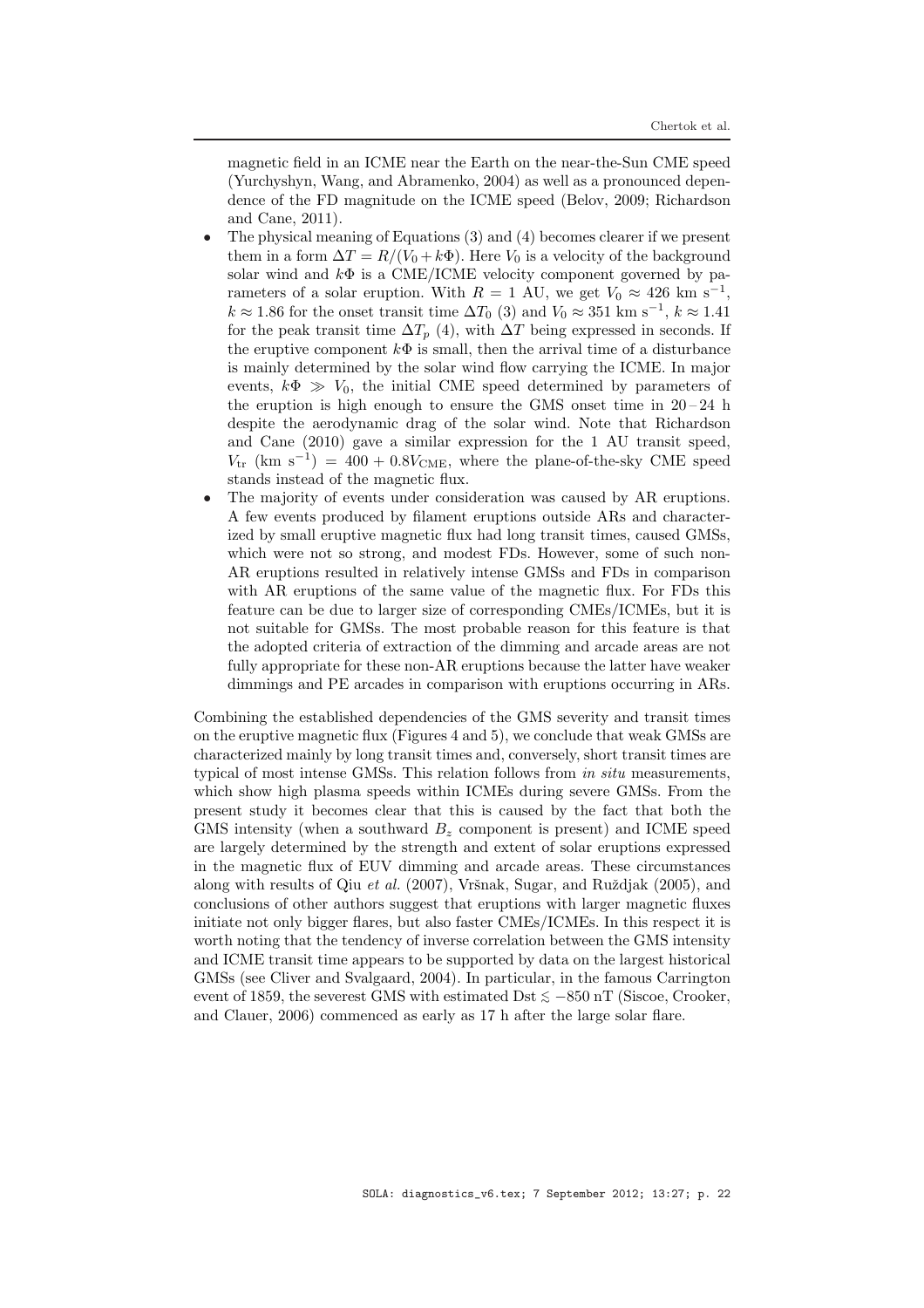The new results on quantitative relationships between the magnetic fluxes in dimming and arcade, FD and GMS magnitudes, and ICME transit times obtained in our analysis are consistent with conclusions of several previous studies. Formation of the helical (poloidal) component of a magnetic flux rope by flare reconnection was quantitatively confirmed by Qiu *et al.* (2007) in their comparisons of reconnected magnetic flux with the ICME magnetic flux for several AR events. The detailed quantitative correspondence between the reconnected flux and the rate of energy release in the course of a flare was found  $(e.g.,$  Miklenic, Veronig, and Vršnak, 2009). A well-defined correlation between the plane-ofthe-sky CME speed and the importance of the associated flare was established indeed (e.g., Vršnak, Sugar, and Ruždjak, 2005). Yurchyshyn, Hu, and Abramenko (2005) presented correlations between the projected CME speed, Dst, and ICME transit time. Most of the listed studies were related to flare-related events in active regions; on the other hand, Chertok, Grechnev, and Uralov (2009) showed that processes in non-AR filament eruptions were basically similar to flare-related eruptions in AR. The differences of non-AR eruptions from AR eruptions were found to be mainly due to different character and strength of the photospheric magnetic fields underneath. The magnetic fields in non-AR events are weaker, with opposite polarities chaotically alternating on small spatial scales, while the sizes of non-AR eruptive filaments are much larger than those in AR eruptions. These factors probably determine different parameters (and, possibly, particularities of scenarios) of the two kinds of eruptions. For all these reasons, a causal relationship between an eruptive flare, CME development, and ICME expansion must exist, and a quantitative correspondence between their parameters is expected. All of these parameters appear to be determined by the eruptive magnetic flux, which is directly related to the primary driver of the flare-CME phenomenon, the non-potential magnetic field in the corona. The larger the reconnected/eruptive magnetic flux, the more powerful eruption, the stronger flare, the faster CME, and eventually, the deeper FD and severer GMS (if a negative  $B_z$  is present) with a shorter delay after eruption are expected.

The dependencies outlined above are expressed in the analytical form with empirical expressions (Equations  $(1)$  –  $(4)$ ). They form a tentative tool allowing one to make an early diagnosis of geoefficiency of solar eruptions and to carry out a short-term forecasting of main parameters of non-recurrent space weather disturbances, including estimations of a probable GMS intensity (if a negative  $B<sub>z</sub>$  is present). The latter were obtained by assuming that the corresponding ICMEs contain the necessary southern  $B<sub>z</sub>$  component, as well as all the events analyzed here. Already at the time close to the maximum of corresponding soft X-ray flares by using the solar EUV images and magnetograms, one can evaluate the magnetic flux in dimmings and arcade and tentatively estimate with this tool the expected maximum value of the GMS intensity as well as the onset and peak times and the FD magnitude in advance from one day for strongest eruptions to four days for relatively weak ones. It should be remembered only that the dependencies presented above were obtained for sufficiently large eruptions, which produced strong geomagnetic storms of Dst  $\lt$  -100 nT.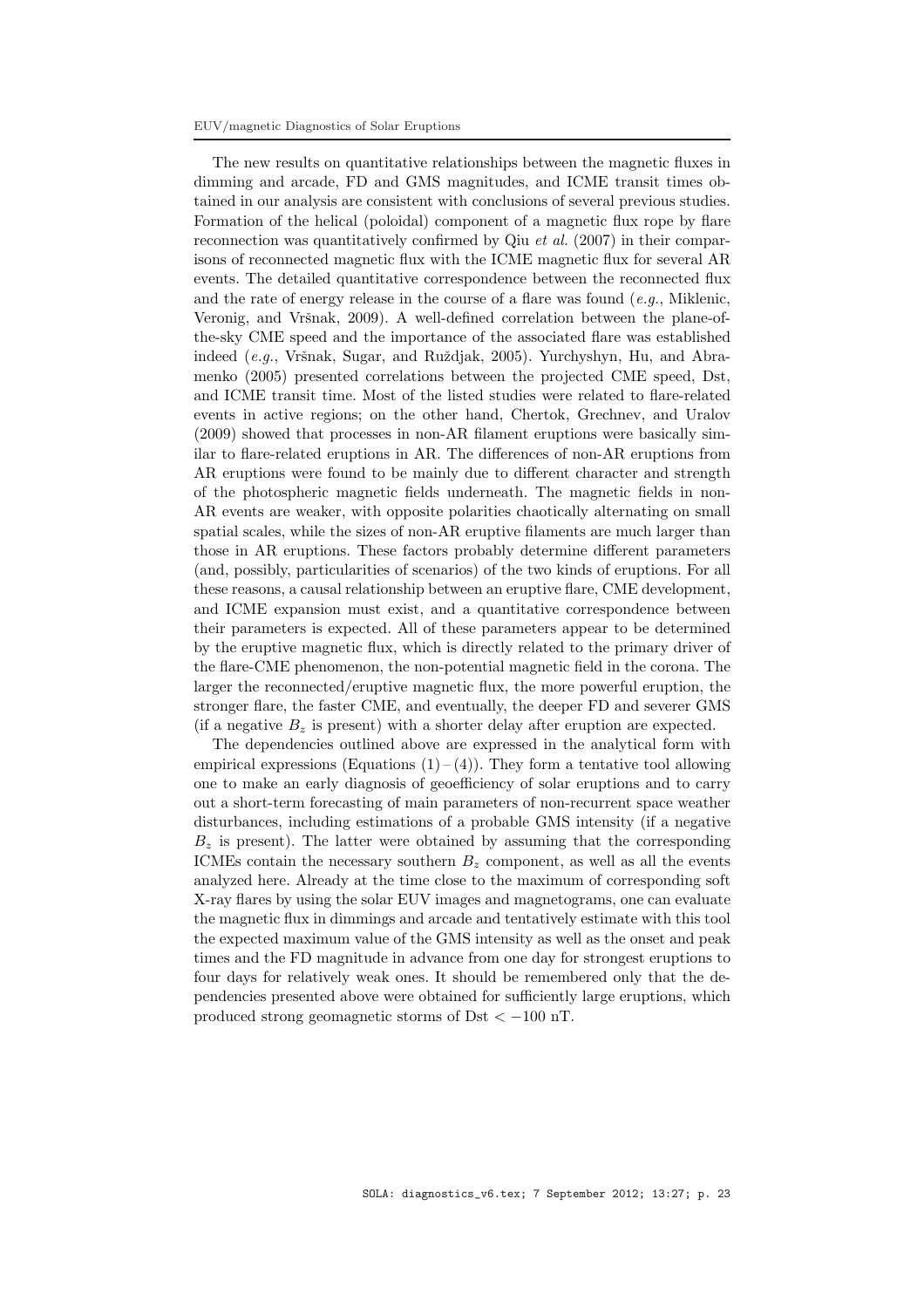#### 4.2. Measurement Issues

The major uncertainties of our results are most likely due to insufficiently known, quantified, or simply missed factors related to ICMEs (size, configuration, orientation, background solar wind, etc.; see, e.g., Richardson and Cane, 2011) and circumstances of their encounter with the Earth (Marubashi *et al.*, 2012). In this section we comment on uncertainties of measurements from solar data and possible ways of future improvements. Errors appear in measurements from magnetograms and identification of arcade and dimming regions.

- We mainly considered eruptions near the central meridian. Nevertheless, regions of our analysis in some events extended rather far from the solar disk center that could decrease the measured total magnetic fluxes. We do not apply a radialization correction of magnetograms, because a CME involves magnetic fields of unknown orientations, and the radialization of the observed line-of-sight magnetic component in this case might not provide correct estimates. However, the correction factors, which could be routinely applied, do not significantly differ from unity for the majority of events. For example, possible corrections for the pronouncedly non-central 2010/04/03 event (Figure 2) are 15% for the area and 9.6% for the magnetic field strength. A promising way to evaluate the total flux more accurately is a magnetic field extrapolation, which allows one to reconstruct the whole magnetic field vector. On the other hand, a non-central position of an eruption implies a non-central encounter of the corresponding ICME with the Earth that makes adequacy of such corrections for our task questionable. Moreover, dimmings located far from an eruption center are usually diffuse and shallow and therefore automatically excluded by our selection criterion. For all these reasons, we do not apply the projection corrections.
- Some SOHO/MDI magnetograms suffer from the 'saturation' in sunspot umbrae due to limitations of the on-board data processing (Liu, Norton, and Scherrer, 2007). The maximum field strength can be underestimated  $by > 20\%$ . This artifact can affect measurements in strongest events, when flare arcades cross sunspot umbrae, and distort surrounding magnetic fields extrapolated from such magnetograms. We cannot reliably compensate for such artifacts.
- The contribution from noise in both 1-min and 5-min magnetograms to our results is reduced  $( ≤ 10-15\%)$ , because we use rebinned magnetograms, in which four original MDI pixels are averaged. Also, we consider severe GMSs (and large associated FDs) caused by powerful solar eruptions including sufficiently deep quasi-stationary dimmings. Such dimmings develop in regions of increased brightness, *i.e.*, preferentially above photospheric regions with enhanced magnetic fields like plages (see also Chertok and Grechnev, 2005), so that the relative contribution from noises is less important than in weaker-field quiet Sun's regions.
- Our identification of arcades and dimmings by using relative thresholds ensures homogeneity of measurements. Identification in events associated with very bright flares was complicated by scattered light and overexposure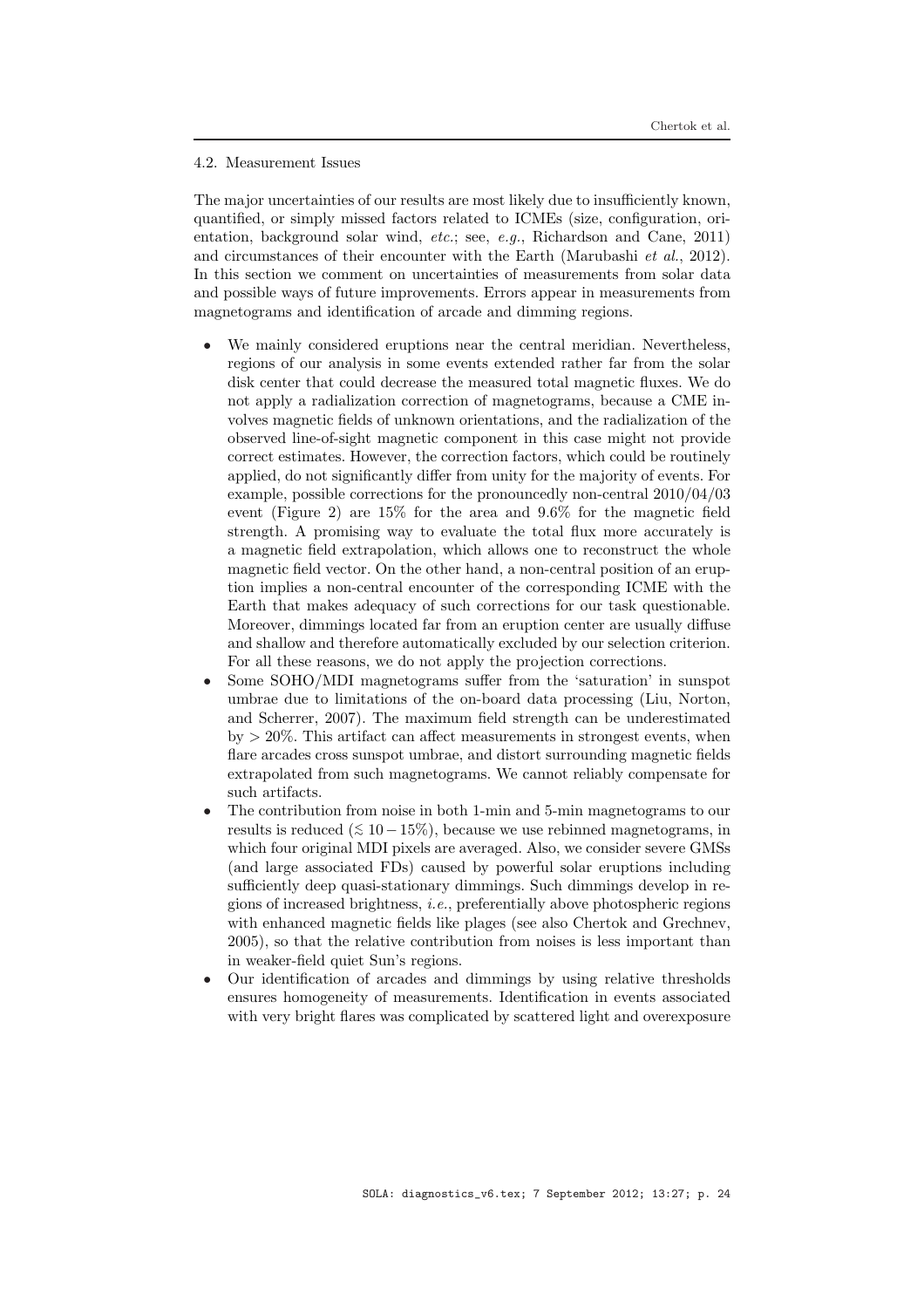effects like bright streaks crossing the eruption site. Considerable contributions from these distortions to our results are not expected, because each of such events was carefully processed interactively.

# 4.3. Tentative Diagnostic Tool

As an experiment, a tentative short-term forecasting of space weather disturbances by using the presented results of solar eruption diagnostics was carried out in the IZMIRAN Center of Space Weather Forecasting during 2010 when the whole set of SOHO data was available. Eruptions of the current 24th cycle from the central zone of the solar disk were considered. Judging from parameters of dimmings and arcades, the majority of them was relatively small and according to estimations should have resulted in rather faint space weather disturbances, and this was really the case. One of the most significant eruptions of 2010 occurred on 3 April in association with a B7.4 soft X-ray flare, which peaked at 09:54 UT. The dimmings and arcade observed in this eruption are shown in Figure 2. Their total magnetic flux in this case was  $\Phi \approx 110 \times 10^{20}$  Mx. The estimated FD magnitude  $A_F \approx 3\%$  and probable maximum GMS intensity Dst  $\approx$  -110 nT corresponded to such an eruptive magnetic flux. The actually observed  $A_F \approx 2.9\%$  was close to the expected FD value, but the observed Dst  $\approx$  -73 nT turned out to be somewhat weaker than the estimated GMS intensity indicated above. Such a combination of the FD and GMS values is possible when the southward  $B<sub>z</sub>$  component of the ICME magnetic field comprises only a part of the total magnetic field in an ICME. Data of the OMNI catalog (http://omniweb.gsfc.nasa.gov/) reveal that this was really the case: during the Dst peak, the southwards component was about a half of the total field. As for the transit times, the observed onset time  $\Delta T_0 \approx 47$  h was somewhat less than the estimated  $\Delta T_0 \approx 66$  h, but the observed peak time  $\Delta T_p \approx 77$  h was close to the expected value  $\Delta T_{\rm p} \approx 82$  h. Approximately a similar correspondence between the estimated and observed values was obtained in diagnostics of other sufficiently large eruptions, which occurred in 2010 under the near-minimum solar cycle conditions.

The described tentative tool based on calculations of the dimming and arcade eruptive magnetic flux provides the earliest diagnostics of the solar eruption geoeffectiveness and the shortest lead time to forecast the maximum intensity, onset and peak times of the forthcoming GMSs and FDs. We anticipate that this tool would be used in future as a starting component of combination of methods for short-term GMS and FD forecasting including also those based on measurements of near-the-Sun CMEs, MHD models, stereoscopic observations of ICME propagation, and others (see Section 1). A future real-time forecasting thus could start just from near-solar-surface manifestations of an earthward eruption and then specified as additional data would come in the course of its expansion.

We consider the proposed tool as a preliminary one, because a number of important issues should be addressed further for its elaboration. First of all, the dependence of the Dst value on the eruptive magnetic flux inferred in our study should be complemented by taking account of the sign and strength of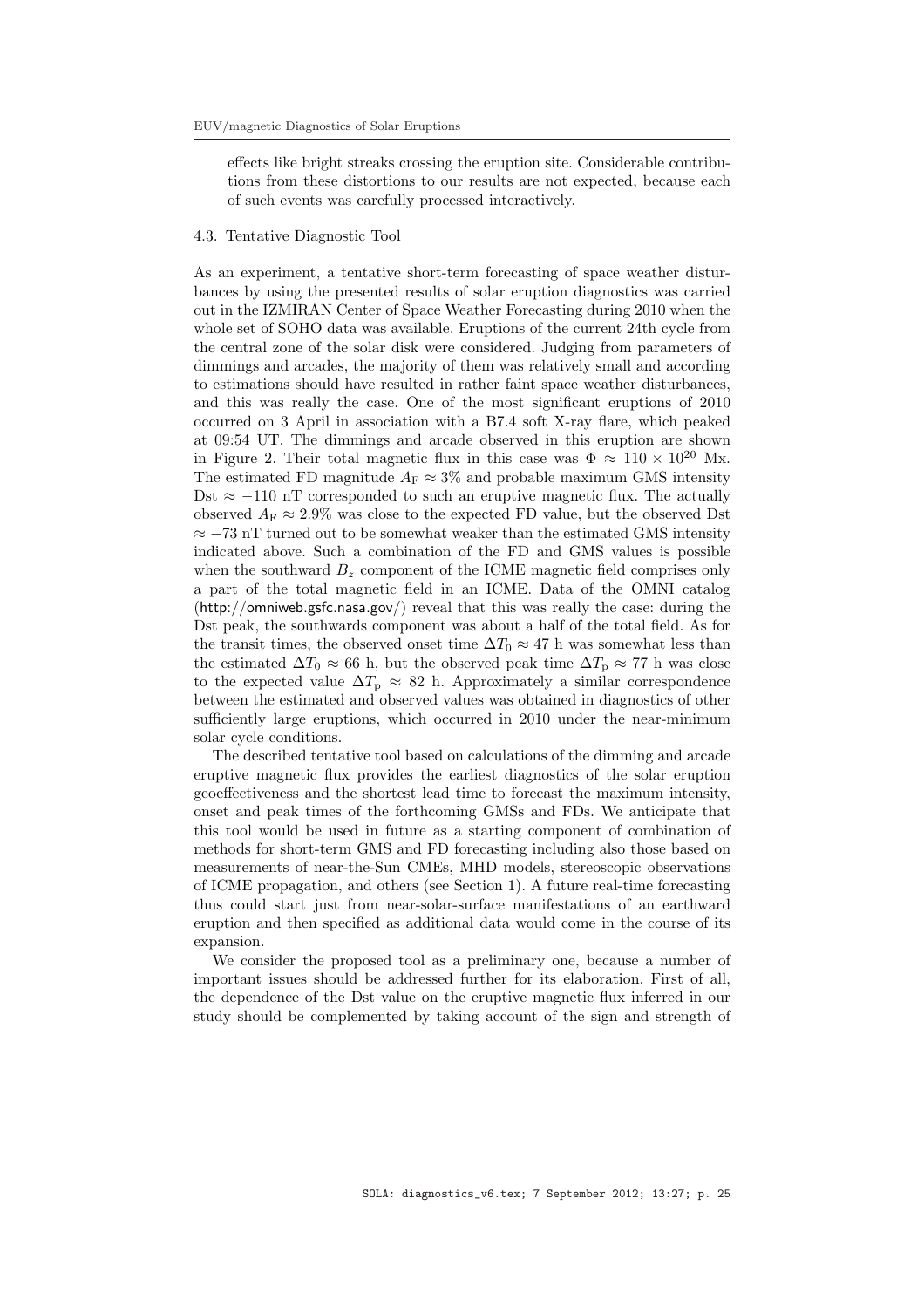the  $B<sub>z</sub>$  component in an ICME. This requires relating  $B<sub>z</sub>$  with parameters of a solar source region. Further, for practical application of the proposed quantitative diagnostic tool at the present observational situation, it is necessary to develop procedures to transit from EIT images and MDI magnetograms obtained with SOHO during the 23th cycle to corresponding AIA images and HMI magnetograms gathered at the present time with SDO (see Liu  $et al., 2012$ ).

Acknowledgements We are grateful to an anonymous reviewer for useful remarks. The authors thank the SOHO EIT, MDI, LASCO teams and the CDAW participants for data and materials used in the present study. SOHO is a project of international cooperation between ESA and NASA. This research was supported by the Russian Foundation of Basic Research under grants 09-02-00115, 11-02-00757, and 12-02-00037, the Program of basic research of the RAS Presidium No. 22, and the Russian Ministry of Education and Science under State Contract 16.518.11.7065.

### References

- Belov, A.V.: 2009, In: Gopalswamy, N., Webb, D.F. (eds.), Universal Heliospheric Processes, IAU Symp. 257, 439.
- Belov, A., Baisultanova, L., Eroshenko, E., Mavromichalaki, H., Yanke, V., Pchelkin, V., Plainaki, C., Mariatos, G.: 2005, J. Geophys. Res. 110, A09S20.
- Bothmer V., Zhukov A.: 2007, In: Bothmer, V. and Daglis, I.A. (eds.) Space Weather Physics and Effects, Praxis Publishing, Chichester, UK, 31.
- Brueckner, G.E., Howard, R.A., Koomen, M.J., Korendyke, C.M., Michels, D.J., Moses, J.D., et al.: 1995, Solar Phys. 162, 357.
- Cane, H.V.: 2000, J. Geophys. Res. 98, 3509.
- Chertok, I.M., Grechnev, V.V.: 2005, Solar Phys. 229, 95.
- Chertok, I.M., Grechnev, V.V.: 2006, Bull. Russian Acad. Sci. Phys. 70, 1717.
- Chertok, I.M., Belov, A.V., Grechnev, V.V.: 2011, Bull. Russian Acad. Sci. Phys. 75, 796.
- Chertok, I.M., Grechnev, V.V., Uralov, A.M.: 2009, Astron. Rep. 53, 355.
- Cliver, E.W., Svalgaard, L.: 2004, Solar Phys. 224, 407.
- Delaboudinière, J.-P., Artzner, G.E., Brunaud, J., Gabriel, A.H., Hochedez, J.F., Millier, F., et al.: 1995, Solar Phys. 162, 291.
- Dèmoulin, P.: 2008, Ann. Geophys. 26, 3113.
- Gibson, S.E., Fan, Y.: 2008, J. Geophys. Res. 113, A09103.
- Gopalswamy, N.: 2009, In: Tsuda, T., Fujii, R., Shibata, K., Geller, M.A. (eds.) Climate and Weather of the Sun-Earth System (CAWSES): Selected Papers from the 2007 Kyoto Symp., Terra Scientific Publishing, Tokyo, 77.
- Gopalswamy, N.: 2010, In: Dorotovic, I. (ed.) Proc. 20th Slovak National Solar Phys. Meeting, Slovak Central Observatory, Hurbanovo, Slovakia, 108.
- Gopalswamy, N., Xie, H.: 2008, J. Geophys. Res. 113, A10105.
- Gopalswamy, N., Lara, A., Yashiro, S., Kaiser, M.L., Howard, R.A.: 2001, J. Geophys. Res. 106, 29207.
- Gopalswamy, N., Yashiro, S., Michalek, G., Xie, H., Lepping, R.P., Howard, R.A.: 2005, Geophys. Res. Lett. 32, L12S09.
- Gosling, J.T.: 1993, J. Geophys. Res. 113, 18937.
- Harra, L.K., Mandrini, C.H., Dasso, S., Gulisano, A.M., Steed, K., Imada, S.: 2011, Solar Phys. 268, 213.
- Hudson, H.S., Cliver, E.W.: 2001, J. Geophys. Res. 106, 25199.
- Jackson, B.V., Buffington, A., Hick, P.P., Altrock, R.C., Figueroa, S., Holladay, P.E. et al.: 2004, Solar Phys. 2225, 177.
- Jackson, B.V., Hick, P.P., Buffington, A., Bisi, M.M., Clover, J.M.: 2009, Ann. Geophys. 27, 4097.

Kahler, S.: 1977, Astrophys. J. 214, 891.

Kaiser, M.L., Kucera, T.A., Davila, J.M., St. Cyr, O.C., Guhathakurta, M., Christian, E.: 2008, Space Sci. Rev. 136, 5.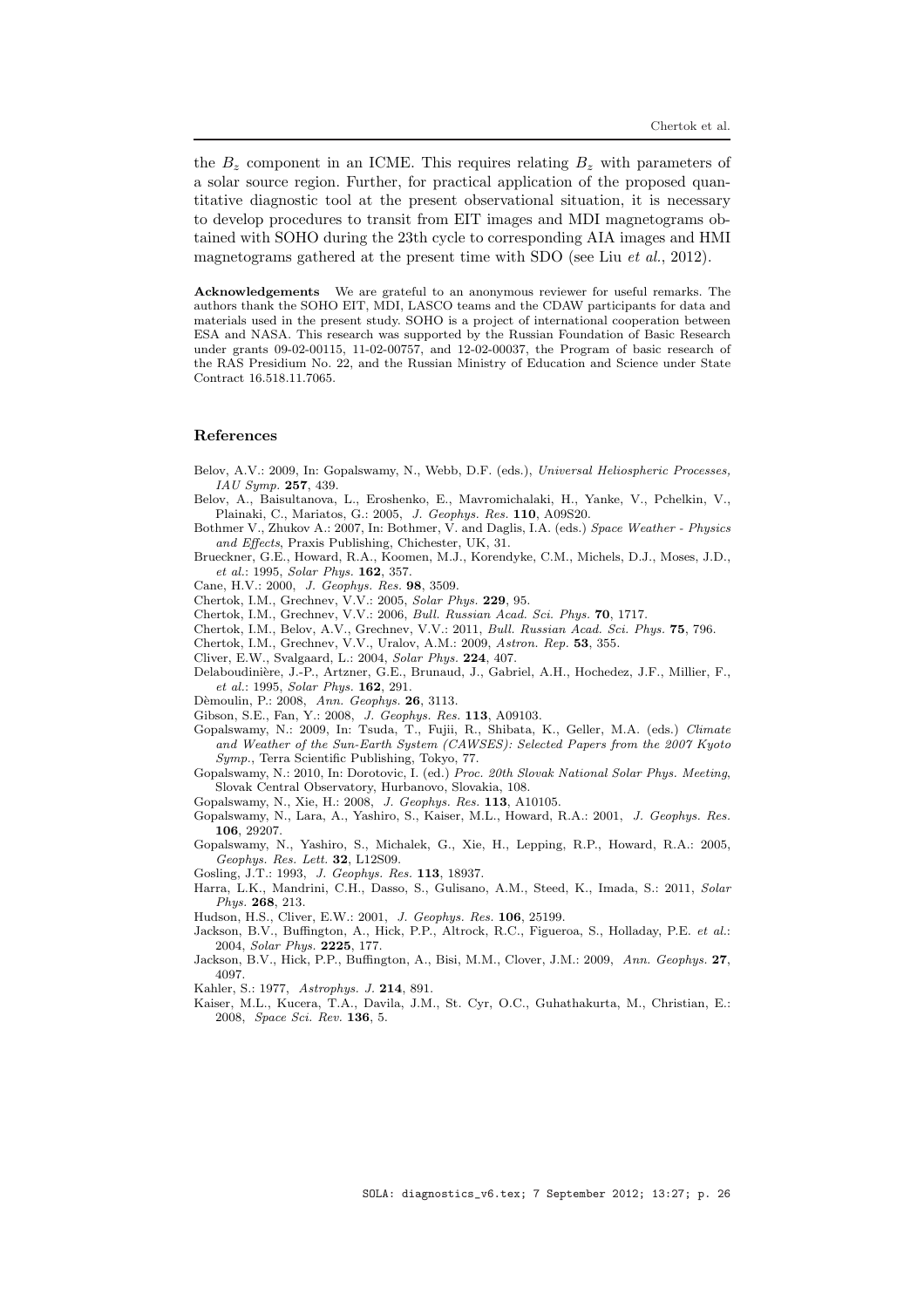- Kang, S.-M., Moon, Y.-J., Cho, K.-S., Kim, Y.-H., Park, Y.D., Baek, J.-H., Chang, H.-Y.: 2006, J. Geophys. Res. 111, A05102.
- Kim, K.-H., Moon, Y.-J., Cho, K.-S.: 2007, J. Geophys. Res. 112, A05104.
- Kim, R.-S., Cho, K.-S, Moon, Y.-J., Dryer, M., Lee, J., Yi, Y., Kim, K.-H., Wong, H., Park, Y.-D., Kim, Y.-H.: 2010, J. Geophys. Res. 115, A12108.
- Krymskii, G.F., Kuz'min, A.I., Krivoshapkin, P.A., Samsonov, I.S., Skripin, G.V., Transkij, I.A., Chirkov, N.P.: 1981, Kosmicheskie luchi i solnechnyi veter (Cosmic Rays and Solar Wind), Nauka, Novosibirsk, 224 p.
- Kunow, H., Crooker, N.U., Linker, J.A., Schwenn, R., Von Steiger, R. (eds.): 2006, Coronal Mass Ejections, Springer, Dordrecht.
- Lemen, J.R., Title, A.M., Akin, D.J., Boerner, P.F., Chou, C., Drake, J.F., et al.: 2012, Solar Phys. 275, 17.
- Liu, Y., Norton, A.A., Scherrer, P.H.: 2007, Solar Phys. 241, 185.
- Liu, Y., Davies, J.A., Luhmann, J.G., Vourlidas, A., Bale, S.D., Lin, R.P.: 2010, Astrophys. J. Lett. 710, L82.
- Liu, Y., Hoeksema, J.T., Scherrer, P.H., Schou, J., Couvidat, S., Bush, R.I., Duvall, T.L., Jr., Hayashi, K., Sun, X., Zhao, X.: 2012, Solar Phys. 279, 295.
- Lugaz, N., Hernandez-Charpak, J.N., Roussev, I.I., Davis, C.J., Vourlidas, A., Davies, J.A.: 2010, Astrophys. J. 715, 493.
- Mandrini, C.H., Nakwacki, M.S., Attrill, G., van Driel-Gesztelyi, L., Dèmoulin, P., Dasso, S., Elliott, H.: 2007, Solar Phys. 244, 25.
- Mandrini, C.H., Nakwacki, M.S., Attrill, G., van Driel-Gesztelyi, L., Dasso, S., Dèmoulin, P.: 2009, In: Gopalswamy, N., Webb, D.F. (eds.), Universal Heliospheric Processes, IAU Symp. 257, 265.
- Manoharan, P.K.: 2010, Solar Phys. 265, 137.
- Marubashi, K., Cho, K.-S., Kim, Y.-H., Park, Y.-D., Park, S.-H.: 2012, J. Geophys. Res. 117, A01101.
- Michalek, G., Gopalswamy, N., Yashiro, S.: 2008, Solar Phys. 248, 113.
- Miklenic, C.H., Veronig, A.M., Vršnak, B.: 2009, Astron. Astrophys. 499, 893.
- Qiu, J., Hu, Q., Howard, T.A., Yurchyshyn, V.B.: 2007, Astrophys. J. 659, 758.
- Richardson, I.G., Cane, H.V.: 2010, Solar Phys. 264, 189.
- Richardson, I.G., Cane, H.V.: 2011, Solar Phys. 270, 609.
- Richardson, I.G., Webb, D.F., Zhang, J., Berdichevsky, D.B., Biesecker, D.A., Kasper, J.C., et al.: 2006, J. Geophys. Res. 111, A07S09.
- Schmieder, B., Dèmoulin, P., Pariat, E., Török, T., Molodij, G., Mandrini, C.H., et al.: 2011, Adv. Space Res. 47, 2081.
- Scherrer, P.H., Bogart, R.S., Bush, R.I., Hoeksema, J.T., Kosovichev, A.G., Schou, J., et al.: 1995, Solar Phys. 162, 129.
- Siscoe, G., Crooker, N.U., Clauer, C.R.: 2006, Adv. Space Res. 38, 173.
- Siscoe, G., Schwenn, R.: 2006, Space Sci. Rev. 123, 453.
- Smith, Z.K., Steenburgh, R., Fry, C.D., Dryer, M.: 2009, Space Weather 7, S12005.
- Song, H., Yurchyshyn, V., Yang, G., Tan, C., Chen, W., Wang, H.: 2006, Solar Phys. 238, 141.
- Sterling, A.C., Hudson, H.S.: 1997, Astrophys. J. Lett. 491, L55.
- Sterling, A.C., Hudson, H.S., Thompson, B.J., Zarro, D.: 2000, Astrophys. J. 532, 628.
- Švestka, Z.: 2001, Space Sci. Rev. 95, 135.
- Taktakishvili, A., Kuznetsova, M., MacNeice, P., Hesse, M., Rastätter, L., Pulkkinen, A., Chulaki, A., Odstrcil, D.: 2009, Space Weather 7, S03004.
- Thompson, B.J., Plunkett, S.P., Gurman, J.B., Newmark, J.S., St. Cyr, O.C., Michels, D.J.: 1998, Geophys. Res. Lett. 25, 2465.
- Thompson, B.J., Cliver, E.W., Nitta, N., Delannée, C., Delaboudinière, J.-P.: 2000, Geophys. Res. Lett. 27, 1431.
- Tripathi, D., Bothmer, V., Cremades, H.: 2004, Astron. Astrophys. 422, 337.
- Vršnak, B., Sudar, D., Ruždjak, D.: 2005, Astron. Astrophys. 435, 1149.
- Vršnak, B., Žic, T., Falkenberg, T.V., Möstl, C., Vennerstrom, S., Vrbanec, D.: 2010, Astron. Astrophys. 512, A43.
- Wang, Y.M., Ye, P.Z., Wang, S., Zhau, G.P., Wang, J.: 2002, J. Geophys. Res. 107, 1340.
- Webb, D.F., Lepping, R.P., Burlaga, L.F., DeForest, C.E., Larson, D.E., Martin, S.F., Plunkett, S.P., Rust, D.M.: 2000, J. Geophys. Res. 105, 27251.
- Webb, D.F., Howard, T.A., Fry, C.D., Kuchar, T.A., Mizuno, D.R., Johnston, J.C., Jackson, B.V.: 2009, Space Weather 7, S05002.